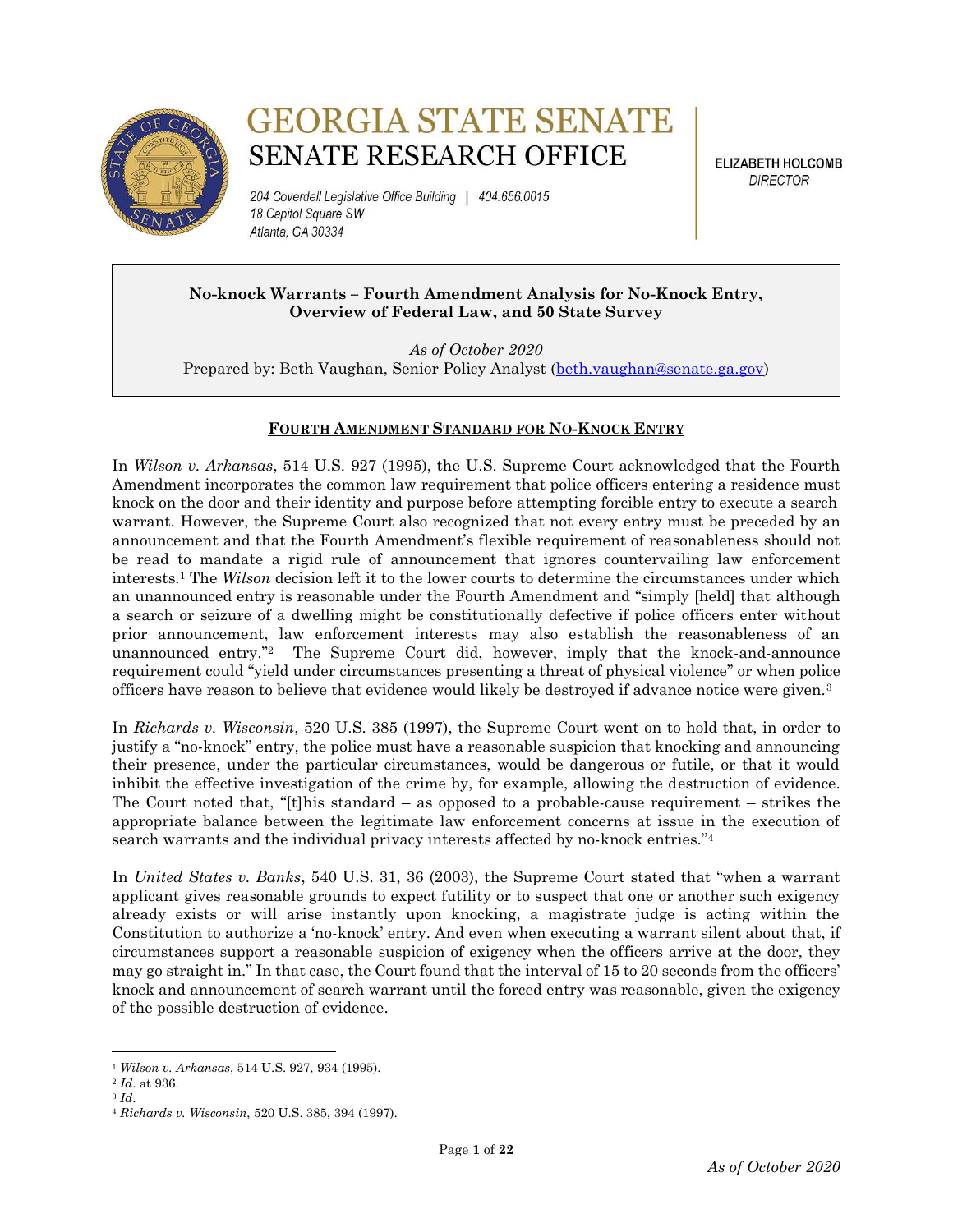In *Hudson v. Michigan*, 547 U.S. 586 (2006), the U.S. Supreme Court held that the suppression of evidence is inappropriate when the entry is made pursuant to a search warrant but without a proper knock-and-announce, in violation of the Fourth Amendment. In the *Hudson* case, the Detroit police, while executing a search warrant for narcotics and weapons, entered a home in violation of the Fourth Amendment's knock-and-announce rule, and Michigan conceded that the entry was a knock-andannounce violation. In the majority opinion authored by Justice Scalia, the Supreme Court noted that the interests protected by the knock-and-announce requirement include: (1) the protection of human life and limb, because an unannounced entry may provoke violence in supposed self-defense by the surprised resident; (2) the protection of property (i.e., avoiding damage from breaking into a house); and (3) the elements of privacy and dignity that can be destroyed by a sudden entrance. However, the Court also found that the knock-and-announce rule never protected a person's interest in preventing the government from seeing or taking evidence described in a warrant, rendering the exclusionary rule inapplicable in these circumstances.<sup>5</sup>

## **FEDERAL LAW REGARDING NO-KNOCK WARRANTS**

18 U.S.C. § 3109 provides that an officer may break open any outer or inner door or window of a house, or any part of a house, or anything therein, to execute a search warrant, if, after notice of his authority and purpose, he is refused admittance or when necessary to liberate himself or a person aiding him in the execution of the warrant.

Although a federal statute previously authorized no-knock warrants for certain drug searches in the Comprehensive Drug Abuse Prevention and Control Act of 1970, [Congress repealed that provision](https://www.justice.gov/file/19061/download#page=7) in 1974. As described in a 1993 article in the Columbia Law Review:

The "no-knock" experience lasted four years and demonstrated the inevitability of many of the dangers foreseen in 1970. During the four-year period when "no-knock" warrants were issued, horror stories were legion. Over one hundred newspaper articles, reproduced in the Congressional Record, described a repeated scenario: terrified citizens, thinking themselves targets of burglary or more frightening acts, discovered that they were instead being searched by law enforcement officers who had entered their homes without notice.<sup>6</sup>

As the Congressional Research Service noted in a June 23, 2020 analysis on "No-Knock' Warrants and [Other Law Enforcement Identification Considerations](https://crsreports.congress.gov/product/pdf/LSB/LSB10499)," the legal status of federal no-knock search warrants "is unsettled, although federal officers do sometimes employ no-knock warrants or act pursuant to no-knock warrants issued by state courts when serving on joint state-federal task forces."

Recently, members of Congress have made efforts to eliminate federal no-knock search warrants. For example, one section of the [George Floyd Justice in Policing Act of 2020 \(H.R. 7120\)](https://www.congress.gov/bill/116th-congress/house-bill/7120/text) would establish that search warrants issued in federal drug cases must "require that a law enforcement officer execute the search warrant only after providing notice of his or her authority and purpose." The bill would also require states and localities that receive certain federal funds to "have in effect a law that prohibits the issuance of a no-knock warrant in a drug case." Rep. Karen Bass (D-CA-37), the sponsor of H.R. 7120, is the Chair of the Congressional Black Caucus.

Sen. Rand Paul (R-KY) introduced the [Justice for Breonna Taylor Act \(S. 3955\),](https://www.congress.gov/bill/116th-congress/senate-bill/3955/text) which would provide that federal law enforcement officers may not execute a warrant without providing notice of authority and purpose. Sen. Paul's bill would also prohibit state and local law enforcement agencies receiving

 $\overline{a}$ 

<sup>5</sup> *Hudson v. Michigan*, 547 U.S. 586, 593-94 (2006).

<sup>6</sup> Charles Patrick Garcia, *The Knock and Announce Rule: A New Approach to the Destruction-of-Evidence Exception*, 93 COLUM. L. REV. 685, 705 (1993).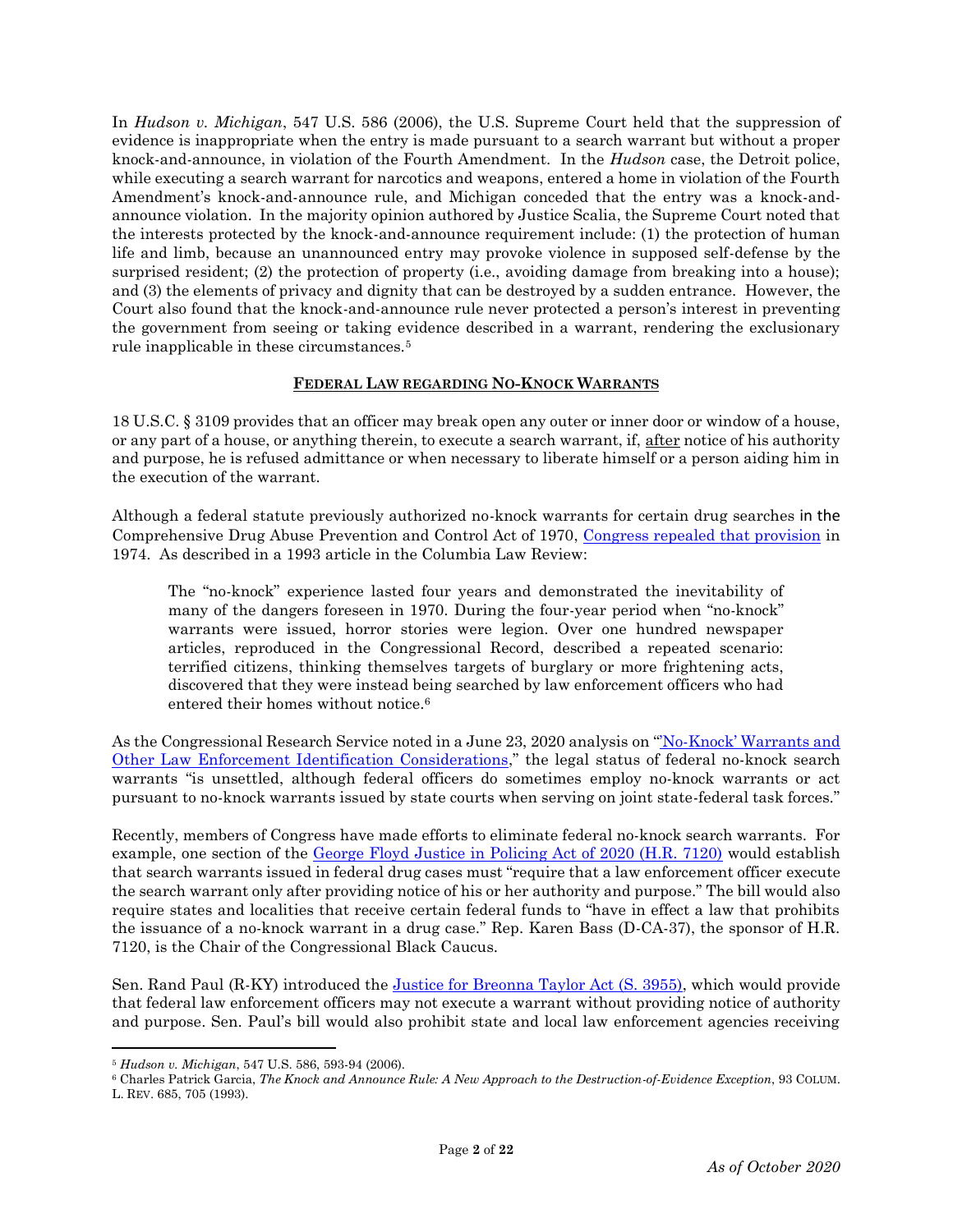federal funds from executing warrants that do not require the serving officer to provide notice of authority and purpose prior to forcible entry.

#### **CURRENT LAW IN GEORGIA REGARDING NO-KNOCK WARRANTS**

O.C.G.A. § 17-5-27 states that:

 $\overline{\phantom{a}}$ 

All necessary and reasonable force may be used to effect an entry into any building or property or part thereof to execute a search warrant if, after verbal notice or an attempt in good faith to give verbal notice by the officer directed to execute the same of his authority and purpose:

(1) He is refused admittance;

(2) The person or persons within the building or property or part thereof refuse to acknowledge and answer the verbal notice or the presence of the person or persons therein is unknown to the officer; or (3) The building or property or part thereof is not then occupied by any person.

However, as the Court of Appeals of Georgia has noted, "where the State demonstrates a reasonable suspicion that knocking and announcing the officers' presence would be dangerous or futile under the particular circumstances, or that it would hinder the effective investigation of the crime by, for example, allowing the destruction of evidence, a no-knock entry may be authorized."7 Furthermore, "…the standard for establishing the reasonable suspicion necessary to justify a no-knock entry, as opposed to the standard for establishing probable cause, is not high."<sup>8</sup>

Nevertheless, generalized statements or beliefs will not be sufficient to justify a no-knock provision in a search warrant. For example, in *State v. Lopez-Chavez*, the Georgia Court of Appeals held that the affidavit submitted in support of the request for a no-knock warrant "merely contained a generalized statement that unspecified evidence might be destroyed if the police announced their presence before entering, and it does not appear that the officer who presented the affidavit pointed to any specific items or data that might be destroyed if the no-knock intrusion was not allowed." Therefore, the magistrate "was not provided with underlying details that would have allowed him to evaluate whether these conclusions were based on specific facts or whether they were merely boilerplate based on speculation and presumptions." Furthermore, the only recitation in the affidavit concerning weapons on the premises was based on "an obviously stale, unverified tip that officers received seven years earlier," and there was no indication that weapons had been observed on the premises since that time. Because the no-knock warrant was illegally executed, the Court of Appeals affirmed the motion to suppress the evidence that was seized.<sup>9</sup>

#### **RECENT LEGISLATIVE EFFORTS IN THE GEORGIA SENATE**

# **1. 2015 Georgia Senate Bill 159 (Did Not Pass)**

Senator Jesse Stone was the primary sponsor of  $\frac{2015 \text{ Senate Bill } 159}{2015 \text{ Senate }}$ , which passed by Committee Substitute from the Senate Judiciary Non-Civil Committee but did not advance to the Senate floor.<sup>10</sup>

<sup>7</sup> *State v. Lopez-Chavez*, 768 S.E.2d 816, 819 (Ga. Ct. App. 2015) (citing *State v. Cash*, 728 S.E.2d 918 (Ga. Ct. App. 2012)).

<sup>8</sup> *Lopez-Chavez*, 768 S.E.2d at 819 (citing *Braun v. State*, 747 S.E.2d 872 (Ga. Ct. App. 2013) (citation and punctuation omitted)). <sup>9</sup> *Lopez-Chavez*, 768 S.E.2d at 819.

 $10$  The 2015-16 session had two other bills on the topic of no-knock warrants, including Senate Bill  $45$ , sponsored by former-Senator Vincent Fort (D), and [House Bill 56,](http://www.legis.ga.gov/Legislation/en-US/display/20152016/HB/56) sponsored by Representative Kevin Tanner (R). However, neither of these bills made it out of Committee.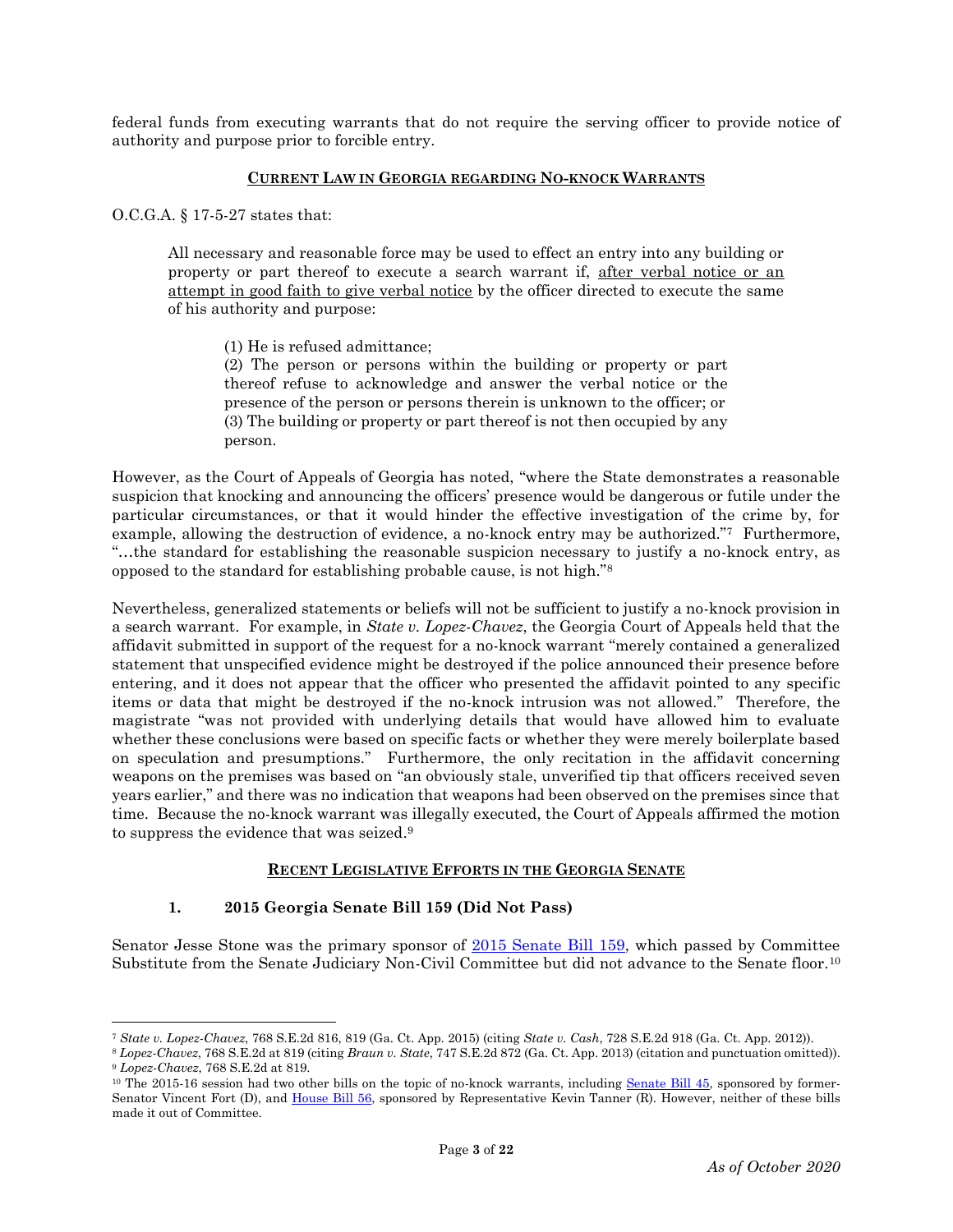The Committee Substitute for 2015 SB 159 would have, among other things, specifically provided for the use of no-knock search warrants but only when:

(A) The law enforcement agency that employs the officer seeking such warrant has adopted written policies for using no-knock that comply with certain requirements discussed below; and

(B) The affidavit or testimony supporting the no-knock warrant establishes by probable cause that if an officer were to knock and announce identity and purpose before entry, such act of knocking and announcing would be dangerous to human life or would inhibit the effective investigation of an alleged crime by allowing the destruction of evidence.

The Committee Substitute for 2015 SB 159 also would have required that any law enforcement agency that may seek a no-knock must adopt guidelines and procedures that include, but would not be limited to:

(A) Designating the rank or status of an employee who may be qualified to serve as a supervising officer;

(B) Requiring a supervising officer to review and approve an application for a noknock;

(C) Requiring a supervising officer to be present during the execution of a search warrant which contains a no-knock;

(D) Having an operational plan for the execution of a search warrant which contains a no-knock; and

(E) Having a training program relevant to applying for a no-knock and executing a search warrant which contains a no-knock.

# **2. 2020 Senate Bill 513 (Did Not Pass)**

Following the recess for COVID-19 this past session, Senator Harold Jones filed [2020 Senate Bill 513,](http://www.legis.ga.gov/legislation/en-US/Display/20192020/SB/513) also known as the "Georgia Justice Act," which would have, among other things, provided in statute that no search warrants will be issued that contain a no-knock provision unless the affidavit or testimony supporting the warrant establishes by probable cause that if an officer were to knock and announce presence, authority, and purpose before entry, such act of knocking and announcing would likely pose a significant and imminent danger to human life or imminent danger of evidence being destroyed. The bill was filed on June 15, 2020 and was referred to the Senate Judiciary Committee.

## **BRIEF OVERVIEW OF LAWS IN OTHER STATES REGARDING NO-KNOCK WARRANTS AND FORCIBLE ENTRY**

## **1. Alabama – knock-and announce is codified, but forcible entry is allowed under exigent circumstances pursuant to case law**

Ala. Code § 15-5-9 provides that, "[t]o execute a search warrant, an officer may break open any door or window of a house, any part of a house or anything therein if after notice of his authority and purpose he is refused admittance."

The [Handbook for Alabama Sheriffs \(7th ed.\)](http://lsa.state.al.us/PDF/ALI/Publications/SheriffsHandbook.pdf) discusses the U.S. Supreme Court's decision in *Hudson v. Michigan*, 547 U.S. 586, 589-90 (2006), which per the Handbook, "reversed existing case law that required law enforcement officers to 'knock and announce' before entering a building during the execution of a search warrant." The Handbook states that Alabama has a statute "that requires law enforcement to 'knock and announce;' thus law enforcement officers in this state continue to be bound by Ala. Code §15-5-9, and the *Hudson* decision does not affect Alabama sheriffs."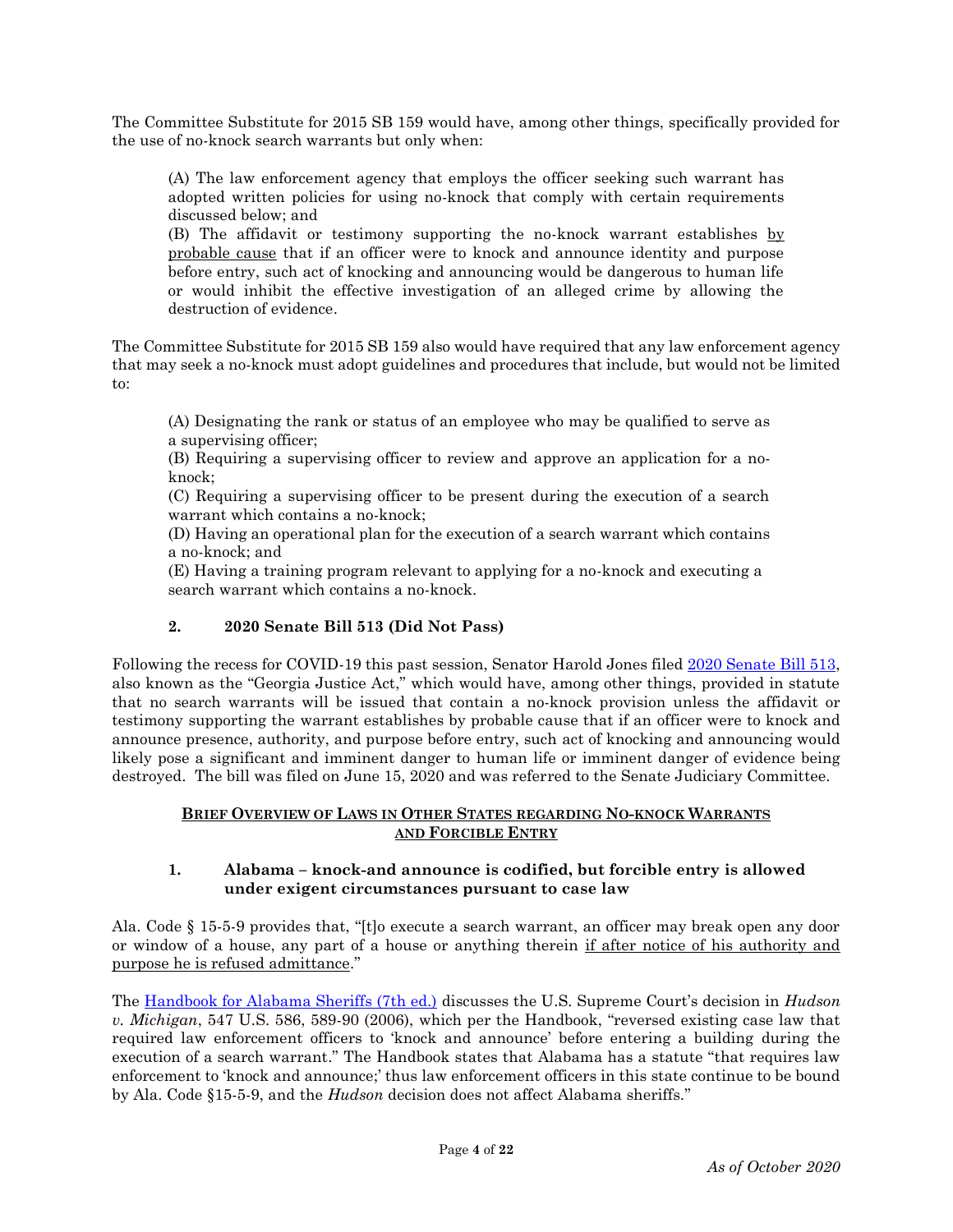However, non-compliance with the knock-and-announce requirement may be excused in exigent circumstances, which depends on whether an "emergency situation" exists. An emergency situation exists "when the officers may in good faith believe that they or someone within are in peril of bodily harm ... or that the person to be arrested is fleeing or attempting to destroy evidence."<sup>11</sup>

## **2. Alaska – knock-and-announce is codified, but forcible entry is allowed under exigent circumstances pursuant to case law**

Pursuant to Alaska Stat. Ann. § 12.35.040 regarding the execution or service of a search warrant, the officer has the same power and authority in all respects to break open any door or window, to use the necessary and proper means to overcome forcible resistance made to the officer, or to call any other person to the officer's aid as the officer has in the execution or service of a warrant of arrest. Pursuant to Alaska Stat. Ann. § 12.25.100, a peace officer may break into a building or vessel in which the person to be arrested is or is believed to be, if the officer is refused admittance after the officer has announced the authority and purpose of the entry.

However, strict compliance with the knock and announce rule is not required when a balancing test indicates that the exigencies outweigh the hindrance to the dual purposes behind the rule of respecting individuals' privacy, and minimizing the destruction of property and the possibility of forcible resistance.<sup>12</sup>

## **3. Arizona – no-knock warrants expressly authorized by statute, following earlier state court of appeals decision that statutory authority is needed to issue such a warrant**

In 1974, the Arizona Court of Appeals held that, under Arizona law, there was no authority for the issuance of a no-knock search warrant, finding that "[w]here the legislature has enacted a statute dealing with execution of a search warrant which is clear and unambiguous on its face, we as a court may not weigh the reasons for and against such a statute-that is the province of the legislature."13 The Arizona Court of Appeals acknowledged that other states with similar statutes to Arizona's statutory requirement of announcement of purpose in execution of a search warrant had made judicial exceptions to allow for the issuance of no-knock warrants. However, "unlike California, this Court has not by a series of decisions engrafted a judicial exception to the statute."<sup>14</sup> The court declined to "engage in judicial legislation" and stated that, "[i]f a remedy is needed, it is for the legislature to form one." 15

In 2000, Arizona's statute on the issuance of search warrants was revised to add a subsection providing that, "[o]n a reasonable showing that an announced entry to execute the warrant would endanger the safety of any person or would result in the destruction of any of the items described in the warrant, the magistrate shall authorize an unannounced entry." 16

# **4. Arkansas – no-knock warrants permitted by case law**

Rule 13.3(b) of the Arkansas Rules of Criminal Procedure incorporates the knock-and-announce requirement into the rules governing the execution of a search warrant:

 $\overline{a}$ <sup>11</sup> *Moore v. State*, 650 So. 2d 958, 962–63 (Ala. Crim. App. 1994) (quotation and citation omitted).

<sup>12</sup> *Trosper v. State*, 721 P.2d 134, 135 (Alaska Ct. App. 1986) (citing *Sandland v. State*, 636 P.2d 1196, 1197 (Alaska Ct. App. 1981)).

<sup>13</sup> *State v. Eminowicz*, 520 P.2d 330, 332 (Ariz. Ct. App. 1974).

<sup>14</sup> *Id*. (quoting *State v. Mendoza*, 454 P.2d 140, 143 (Ariz. 1969)).

<sup>15</sup> *Eminowicz*, 520 P.2d at 332.

<sup>16</sup> Ariz. Rev. Stat. Ann. § 13-3915(B), added by 2000 House Bill 2394.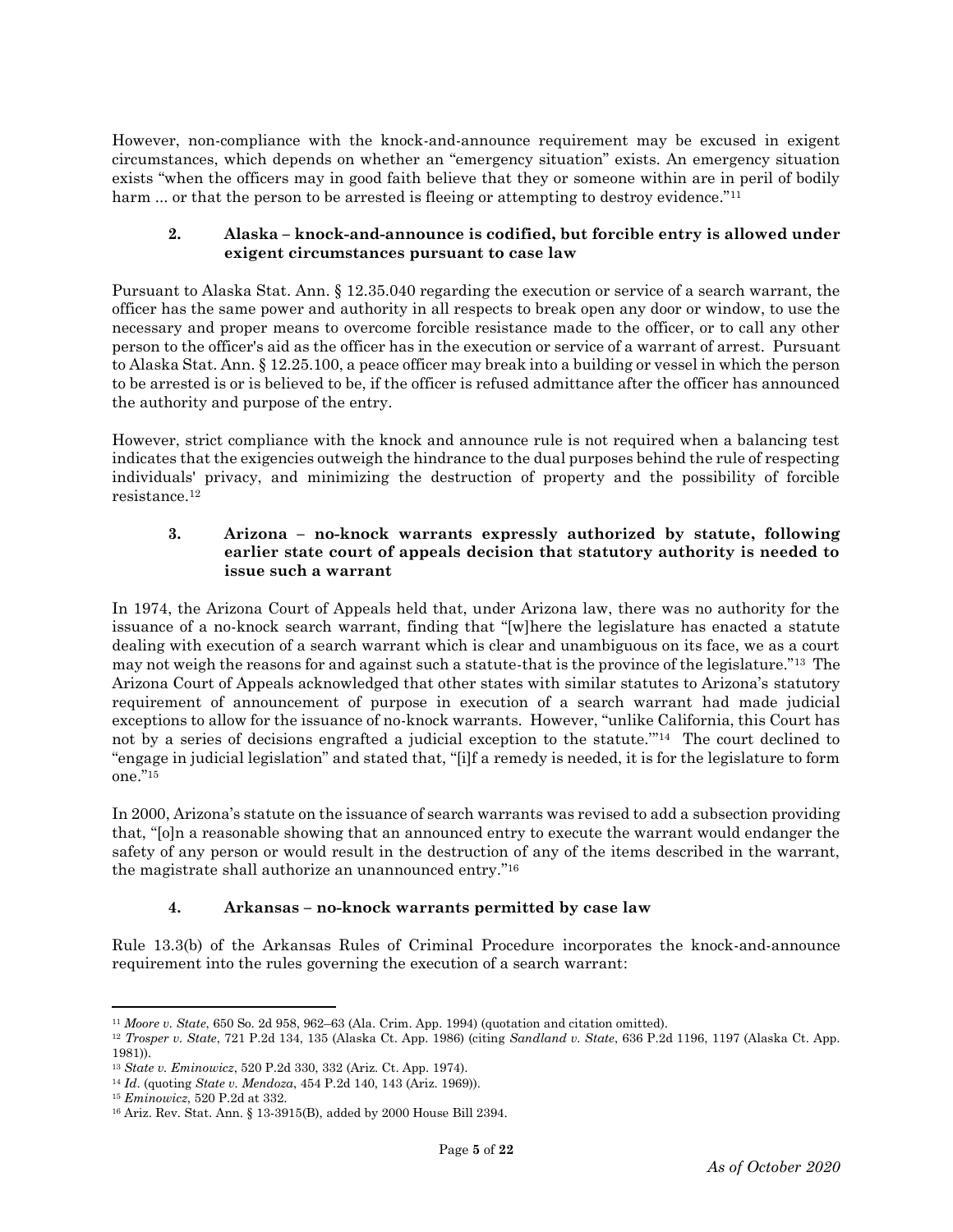Prior to entering a dwelling to execute a search warrant, the executing officer shall make known the officer's presence and authority for entering the dwelling and shall wait a period of time that is reasonable under the circumstances before forcing entry into the dwelling. The officer may force entry into a dwelling without prior announcement if the officer reasonably suspects that making known the officer's presence would, under the circumstances, be dangerous or futile or that it would inhibit the effective investigation of the crime by, for example, allowing the destruction of evidence. . . .

Arkansas courts permit the issuance of no-knock warrants under case law, but notably, the Arkansas Rules of Criminal Procedure has a provision that requires a search warrant to be executed between 6:00 AM and 8:00 PM, unless the judicial officer issuing the search warrant finds reasonable cause to believe that a nighttime warrant should be issued because: (1) the place to be searched is difficult of speedy access; (2) the objects to be seized are in danger of imminent removal; or (3) the warrant can only be safely or successfully executed at nighttime or under circumstances the occurrence of which is difficult to predict with accuracy.<sup>17</sup>

In *Holt v. State*, 151 S.W.3d 1, 6 (Ark. Ct. App. 2004), the Arkansas Court of Appeals found that the issuance of a nighttime, no-knock search warrant was justified when the officer testified in the days just prior to the application for the warrant that a confidential informant obtained methamphetamine from the residence and saw drug paraphernalia inside the residence, that someone inside the residence could see law enforcement outside without opening the door, and that the suspects would likely destroy the evidence before law enforcement could enter the premises.

In 2019, the Little Rock police department came under criticism for the high percentage of no-knock [warrants](https://katv.com/news/local/for-little-rock-police-no-knock-warrants-are-the-rule-not-exception) that they requested and executed.

# **5. California – no-knock warrants permitted by case law**

Cal. Penal Code § 1531 provides that, in the execution of a search warrant, an officer may break open any outer or inner door or window of a house, or any part of a house, or anything therein, to execute the warrant, if, after notice of his authority and purpose, he is refused admittance. Moreover, the California Supreme Court held in 1973 that advance judicial approval may not excuse noncompliance with this statutory announcement requirements to the effect that an officer generally may break open door or window in the execution of a search warrant.<sup>18</sup>

However, [The New York Times reported in 2017](https://www.nytimes.com/interactive/2017/03/18/us/forced-entry-warrant-drug-raid.html) that no-knock warrants are routinely granted in California. I located California Court of Appeals cases referencing the use of no-knock warrants, including one from 2004 which cited the U.S. Supreme Court's decision in *Banks* and in *Richards* and went on to note that "exigency may ripen along a continuum of law enforcement activity. It might exist at the time the warrant is issued, resulting in a no-knock warrant." 19

In June 2020, the [Long Beach Police Department issued a special order](http://www.oc-breeze.com/2020/06/21/183757_lb-police-department-makes-changes-to-requirements-for-no-knock-warrants/) to require officers to seek approval from a supervisor of the rank of Deputy Chief before seeking judicial approval to serve a noknock warrant.

<sup>17</sup> Ark. R. Crim. P. 13.2(c).

<sup>18</sup> *Parsley v. Superior Court*, 513 P.2d 611 (Cal. 1973).

<sup>19</sup> *People v. Murphy*, 13 Cal. Rptr. 3d 269, 289 (Cal. Ct. App. 2004), *review granted and opinion superseded*, 94 P.3d 476 (Cal. 2004), and *rev'd*, 123 P.3d 155 (Cal. 2005).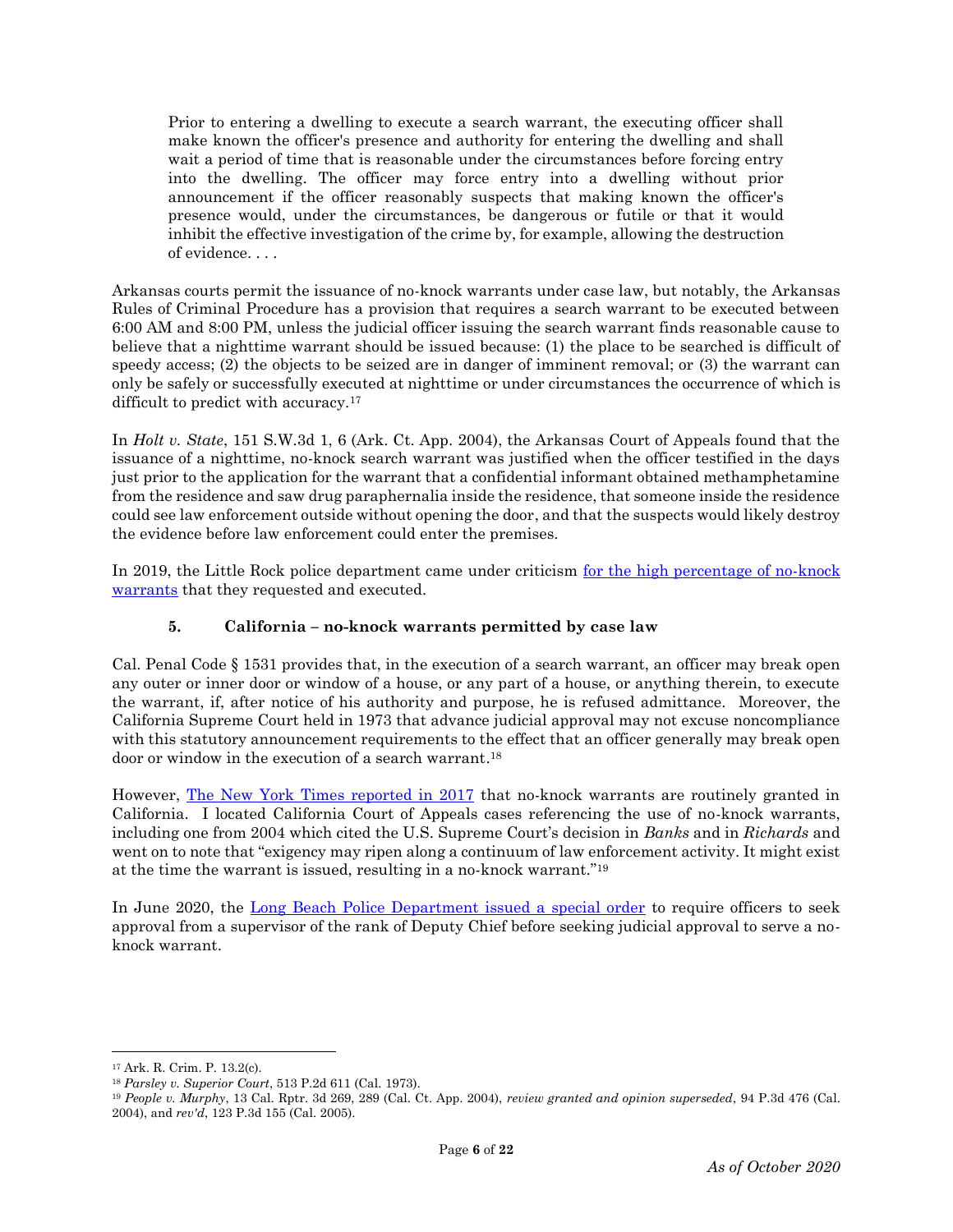## **6. Colorado – no-knock warrants expressly authorized by statute**

Colo. Rev. Stat. Ann. § 16-3-303 (4) provides, in addition to meeting the requirements for obtaining a search warrant, a no-knock search warrant<sup>20</sup> will only be issued if the affidavit for the warrant also specifically requests the issuance of a no-knock search warrant and has been reviewed and approved for legal sufficiency and signed by a district attorney. This review and approval may take place as allowed by statute or court rule or by means of facsimile transmission, telephonic transmission, or other electronic transfer.

If the grounds for the issuance of a no-knock search warrant are established by a confidential informant, the affidavit for such warrant shall contain a statement by the affiant concerning when such grounds became known or were verified by the affiant. The statement shall not identify the confidential informant.

# **7. Connecticut – not granted but forcible entry allowed under exigent circumstances**

As reflected in an analysis of no-knock warrant usage [by The New York Times in 2017,](https://www.nytimes.com/interactive/2017/03/18/us/forced-entry-warrant-drug-raid.html) no-knock warrants are not generally available in Connecticut, but forcible entries when executing a search warrant are permitted in exigent circumstances. As the Appellate Court of Connecticut has noted, "[f]rom early colonial times we, in this jurisdiction, have followed the common-law requirement in the execution of search warrants that, in the absence of some special exigency, before an officer may break and enter he ought to signify the cause of his coming, and to make request to open the doors.  $\ldots$ <sup>21</sup>

## **8. Delaware – case law does not authorize no-knock warrants but allows forcible entry in exigent circumstances**

As stated by the Superior Court of Delaware, "there 'is no such creature as a no-knock warrant in Delaware.' While other jurisdictions acknowledge no-knock warrants, Delaware has not adopted such a procedure."<sup>22</sup>

However, the Delaware courts have recognized exceptions to the knock-and-announce rule under exigent circumstances in which there is a "good faith belief" on the part of the police officers that full and complete compliance with the rule would have: (1) increased their peril; (2) frustrated the arrest; (3) or permitted destruction of the evidence.<sup>23</sup>

## **9. Florida – no-knock warrants not permitted, absent express statute authorizing such warrants; forcible entry may be allowed under exigent circumstances**

The Supreme Court of Florida held in *State v. Bamber*, 630 So. 2d 1048 (Fla. 1994) that, in the absence of express statutory authorization, no-knock search warrants are without legal effect in Florida. The Court noted that "[a]s a matter of policy, no-knock warrants are disfavored because of their staggering potential for violence to both occupants and police." The Supreme Court of Florida also supported this decision upon the finding that "no-knock warrants are disfavored under the law and limited largely to those states that have enacted statutory provisions authorizing their issuance."<sup>24</sup>

<sup>20</sup> Colo. Rev. Stat. Ann. § 16-3-303 (5) defines the term "no-knock search warrant" to mean a search warrant served by entry without prior identification.

<sup>21</sup> *State v. Huff*, 793 A.2d 1190, 1192 (Conn. Ct. App. 2002) (citing *State v. Ruscoe*, 563 A.2d 267 (Conn. 1989), *cert. denied*, 493 U.S. 1084 (1990)).

<sup>22</sup> *State v. Backus*, 2002 WL 31814777, at \*4 (Del. Super. Ct. Nov. 18, 2002) (quoting *State v. Cox*, No. 0011003431 (Del. Super. Ct. Dec. 4, 2001)).

<sup>23</sup> *Backus*, 2002 WL 31814777, at \*2-3 (citing *Tatman v. State*, 320 A.2d 750 (Del. 1974)).

<sup>24</sup> *Bamber*, 630 So. 2d at 1050.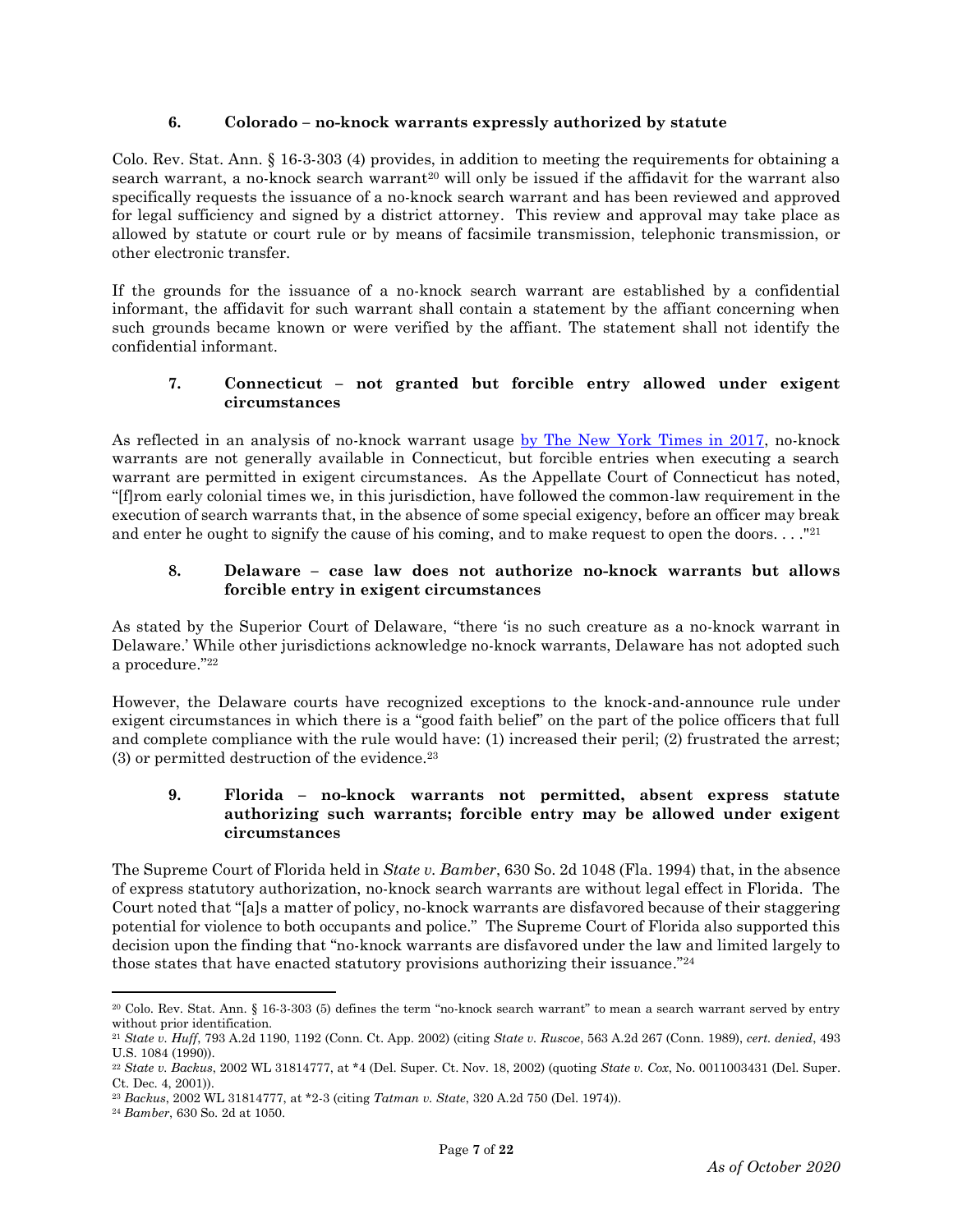Fla. Stat. Ann. § 933.09 provides that "[t]he officer may break open any outer door, inner door or window of a house, or any part of a house or anything therein, to execute the warrant, if after due notice of the officer's authority and purpose he or she is refused admittance to said house or access to anything therein."

However, the Supreme Court of Florida also held in *Bamber* that the police may engage in a no-knock search of a residence under exigent circumstances, such as where officers have "reasonable grounds to believe the [contraband] within the house would be immediately destroyed if they announced their presence."

## **10. Hawaii – knock-and-announce is codified, but unannounced entry is allowed under exigent circumstances pursuant to case law**

Regarding the execution of a search warrant, Haw. Rev. Stat. Ann. § 803-37 provides that:

The officer charged with the warrant, if a house, store, or other building is designated as the place to be searched, may enter it without demanding permission if the officer finds it open. If the doors are shut, the officer shall declare the officer's office and the officer's business and demand entrance. If the doors, gates, or other bars to the entrance are not immediately opened, the officer may break them. When entered, the officer may demand that any other part of the house, or any closet or other closed place in which the officer has reason to believe the property is concealed, may be opened for the officer's inspection, and if refused the officer may break them. If an electronic device or storage media is designated as the item to be searched, the court may authorize the officer to obtain technical assistance from individuals or entities, located within or outside the State, in the examination of the item; provided that the officer shall submit a sworn statement to the judge or magistrate, certifying the reliability and qualifications of the individuals or entities and the reason their assistance is necessary; provided further that no individual or entity shall be compelled to provide technical assistance without their consent.

The Supreme Court of Hawaii held in a recent case that the officers did not afford the defendant reasonable time to respond to a demand for entry into a home pursuant to a warrant and noted that "[t]he 'knock-and-announce' procedure is not a mere formality or police tactic; it is an essential restraint on the power of the State which has deep roots in both the Anglo-American and Hawaiian legal systems."25 However, exigent circumstances could justify entering the premises earlier than would otherwise be reasonable; exigent circumstances are those under which "the demands of the occasion reasonably call for an immediate police response."<sup>26</sup> Exigent circumstances exist where there is an imminent threat of harm to a person, where there is a danger of serious property damage, where a suspect is likely to escape, or where evidence is likely to be removed or destroyed.<sup>27</sup>

# **11. Idaho – no-knock warrants permitted under case law**

Idaho Code Ann. § 19-4409 provides that an officer may break open any outer or inner door or window of a house, or any part of a house, or anything therein, to execute the warrant, if, after notice of his authority and purpose, he is refused admittance. However, as the Idaho Court of Appeals noted in

<sup>25</sup> *State v. Naeole*, 470 P.3d 1120, 1124 (Haw. 2020) (citations omitted).

<sup>26</sup> *Id*. (citing *State v. Lloyd*, 606 P.2d 913, 918 (Haw. 1980)).

<sup>27</sup> *Naeole*, 470 P.3d at 1127.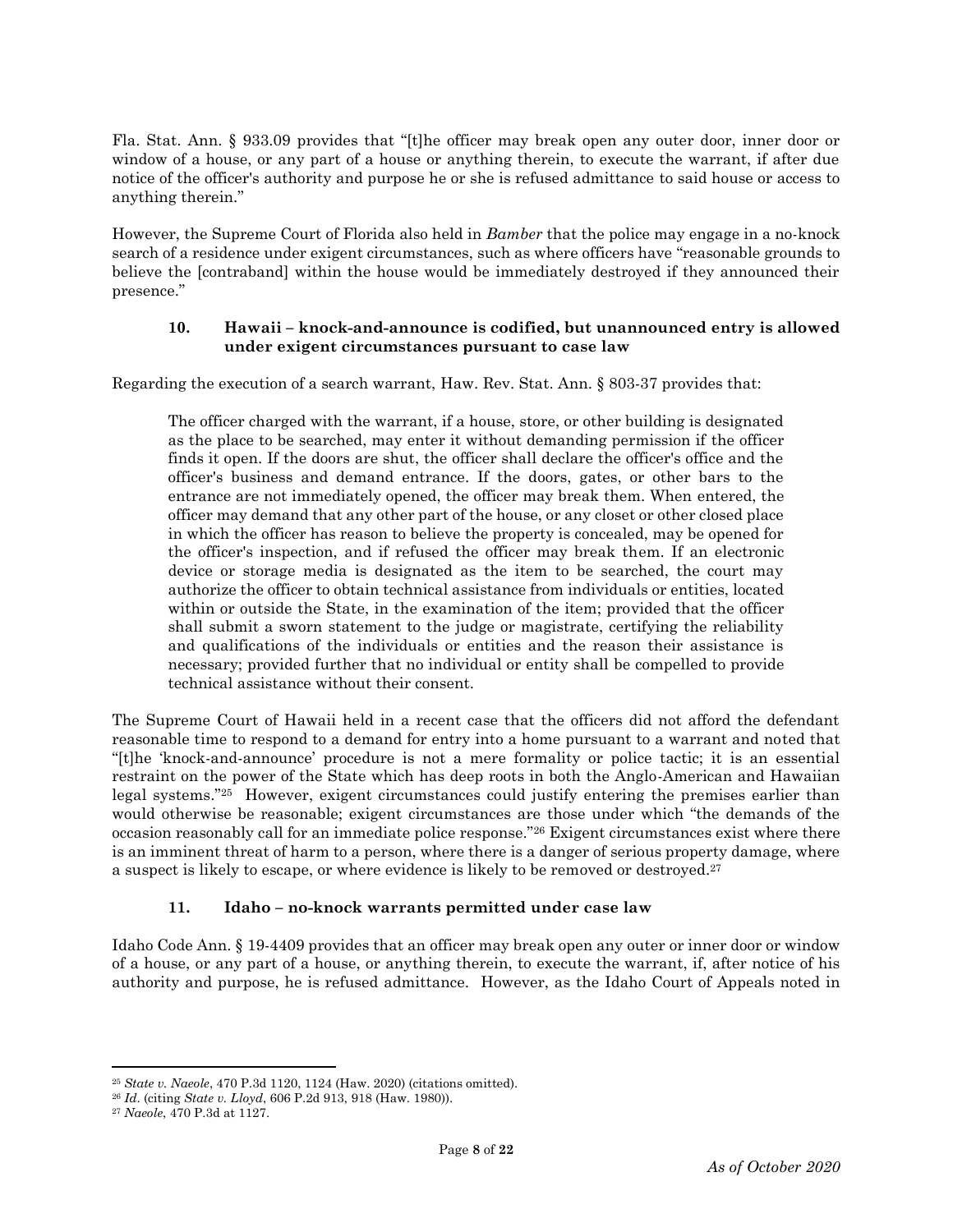*State v. Ramos*, 130 P.3d 1166, 1169 (Idaho Ct. App. 2005), Idaho courts recognize the no-knock warrant.<sup>28</sup>

#### **12. Illinois – no-knock warrant expressly authorized by statute**

725 Ill. Comp. Stat. Ann. 5/108-8 (b) provides that the court issuing a warrant may authorize the officer executing the warrant to make entry without first knocking and announcing his or her office if it finds, based upon a showing of specific facts, the existence of the following exigent circumstances:

(1) That the officer reasonably believes that if notice were given a weapon would be used:

(i) against the officer executing the search warrant; or

(ii) against another person.

(2) That if notice were given there is an imminent "danger" that evidence will be destroyed.

On July 2, 2020, Illinois Rep. Maurice A. West, II (D) filed [House Bill 5807,](https://www.ilga.gov/legislation/BillStatus.asp?DocNum=5807&GAID=15&DocTypeID=HB&SessionID=108&GA=101) which would prohibit a peace officer of other public officer or employee from seeking or executing a no-knock search warrant or dynamic entry warrant and would also prohibit a court from issuing such a warrant. A peace officer or other public officer or employee who violates these prohibitions would be guilty of official misconduct. However, no action has been taken on House Bill 5807 at this time.

# **13. Indiana – no-knock warrants authorized by case law**

Ind. Code Ann. § 35-33-5-7(d) provides that "a law enforcement officer may break open any outer or inner door or window in order to execute a search warrant, if the officer is not admitted following an announcement of the officer's authority and purpose." The Indiana Court of Appeals has rejected the assertion that Indiana law should not recognize a no-knock search warrant based on the argument that this statute "requires" the police to knock and announce their presence and authority, finding instead that the statute does not expressly prohibit entry without announcing the law enforcement officer's authority and purpose when there are exigent circumstances or when it would be dangerous to officers or others to make such an announcement. <sup>29</sup> The Indiana Court of Appeals concluded:

In summary, Ind. Code § 35–33–5–7 does not expressly prohibit a no knock warrant. It is well settled in Indiana common law that the knock and announce requirement need not be followed blindly in all circumstances. The Legislature appears to have acquiesced in the interpretation that a notice of purpose requirement need not be met in all circumstances. We conclude that Indiana law supports no knock warrants under certain circumstances.<sup>30</sup>

In order to justify a no knock warrant, there must be a reasonable suspicion that knocking and announcing the officers' presence, under the particular circumstances, would be dangerous, futile, or inhibit the effective investigation of the crime.31 For example, in *Mack v. State*, the Indiana Court of Appeals found that a no-knock warrant was justified when the officers demonstrated a possible serious

<sup>28</sup> *See also State v. Kester*, 51 P.3d 457, 459 (Idaho Ct. App. 2002) (police officers executed a "no-knock" search warrant); *State v. Pierce*, 47 P.3d 1266, 1267 (Idaho Ct. App. 2002) (officers executed a no-knock search warrant at premises believed to be the location of a methamphetamine lab).

<sup>29</sup> *Beer v. State*, 885 N.E.2d 33, 41-42 (Ind. Ct. App. 2008). In *Wilkins v. State*, 946 N.E.2d 1144 (Ind. 2011), the Indiana Supreme Court agreed that this statute governing the execution of search warrants did not prohibit police officers from performing noknock entry during execution of search warrant; statute permitted exigent circumstances to justify police to bypass knock-andannounce requirement and declined to revisit the Indiana Court of Appeals' decision in *Beer*.

<sup>30</sup> *Beer*, 885 N.E.2d at 43.

<sup>31</sup> *Id*. at 44.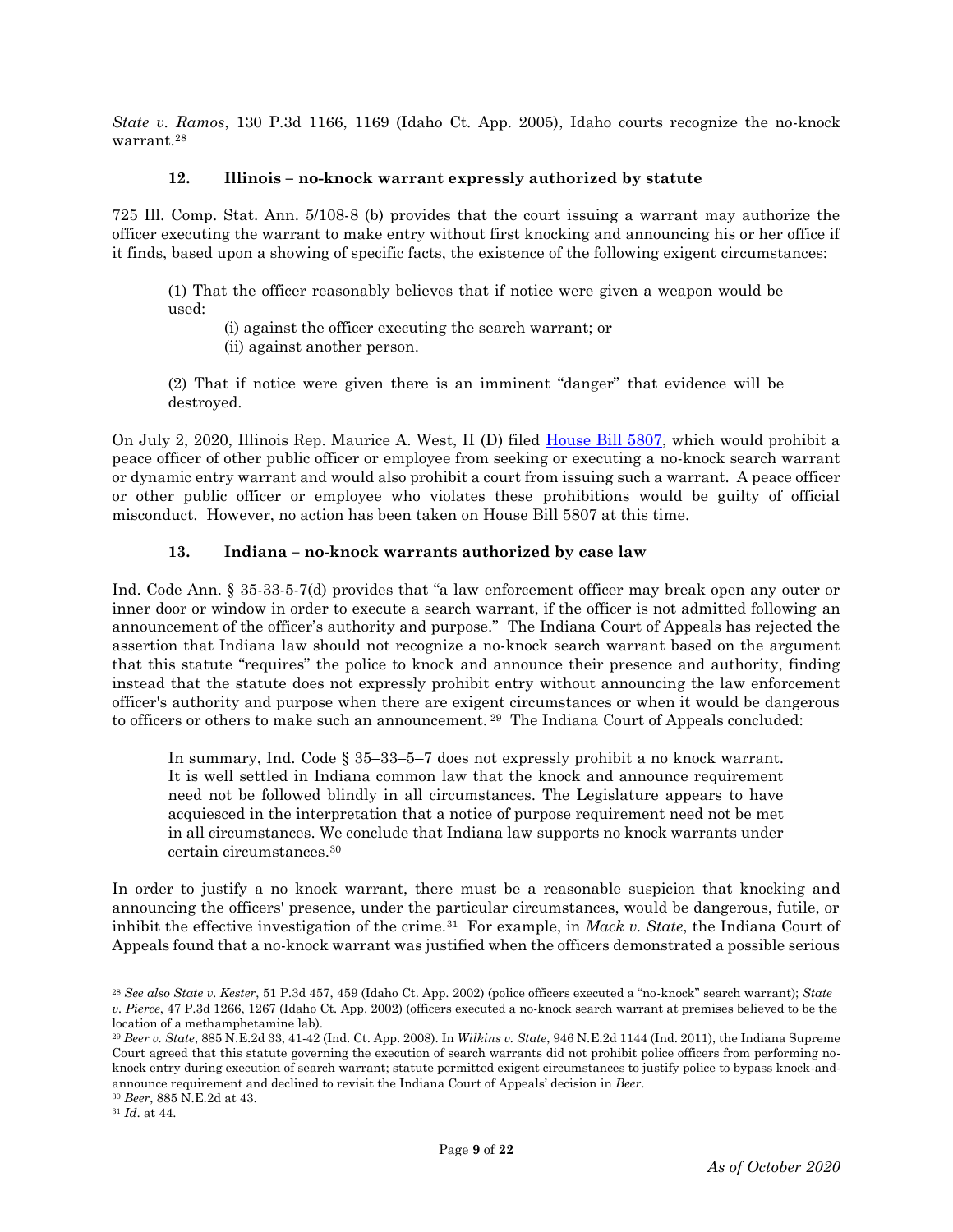violent felon was in possession of firearms, the felon had failed to report to his parole officers that he was staying at a different residence, and (shortly before the application for the warrant), the felon appeared nervous in the presence of law enforcement. <sup>32</sup>

In July 2020, the [Indianapolis Metropolitan Police Department](https://www.indystar.com/story/news/crime/2020/07/22/indianapolis-police-cease-use-no-knock-warrants/5486415002/) announced that they would voluntarily end the use of no-knock warrants.

## **14. Iowa – knock-and-announce is codified, but unannounced entry is allowed under exigent circumstances pursuant to case law**

Iowa Code Ann. § 808.6 codifies the knock-and-announce rule:

1. The officer may break into any structure or vehicle where reasonably necessary to execute the warrant if, after notice of this authority and purpose the officer's admittance has not been immediately authorized. The officer may use reasonable force to enter a structure or vehicle to execute a search warrant without notice of the officer's authority and purpose in the case of vacated or abandoned structures or vehicles. 2. The officer executing a search warrant may break restraints when necessary for the officer's own liberation or to effect the release of a person who has entered a place to aid the officer.

However, exigent circumstances can excuse compliance with the announcement requirements.<sup>33</sup>

# **15. Kansas – issuance of no-knock warrants supported by case law**

The issuance of no-knock warrants in Kansas is supported by case law. For example, in *State v. Bell*, 410 P.3d 947 (Kan. Ct. App. 2018), a magistrate authorized a no-knock warrant. The trial court found that the no-knock aspect of the warrant was reasonable because the officer had a valid, reasonable, and good-faith belief that a suspect with a history of battery against law enforcement and prior convictions resided at the property and would be present at the time the search was executed. On appeal, the defendant continued to challenge whether the no-knock nature of the warrant was unreasonable, and the Kansas Court of Appeals affirmed the denial of the motion to suppress because (following the U.S. Supreme Court's decision in *Hudson*, even if the no-knock aspect of the warrant had not been granted, the evidence would not have been excluded due to a failure to knock and announce prior to executing the search warrant.

Similarly, in *State v. Warren*, 421 P.3d 259 (Kan. Ct. App. 2018), *review denied* (Feb. 28, 2019), a noknock search warrant was issued by a local magistrate, in light of the suspect's violent nature as demonstrated by his criminal history.

In July 2020, the [Topeka City Council banned the use of no-knock warrants](https://www.usnews.com/news/best-states/kansas/articles/2020-07-22/topeka-city-council-bans-use-of-police-no-knock-warrants) within the city limits. However, Topeka's police chief stated that the department already had a policy against no-knock warrants in place before the ban was made local law.

# **16. Kentucky – issuance of no-knock warrants supported by case law**

Ky. Rev. Stat. Ann. § 70.077 states that:

 $\overline{\phantom{a}}$ 

A sheriff having an order of attachment, or for the delivery of property, may enter any building or enclosure containing the property, to take it; and, if necessary for this

<sup>32</sup> *Mack v. State*, 23 N.E.3d 742, 752 (Ind. Ct. App. 2014) (citing *Richards v. Wisconsin*, 520 U.S. 385, 394 (1997)).

<sup>33</sup> *State v. Cohrs*, 484 N.W.2d 223, 225 (Iowa Ct. App. 1992).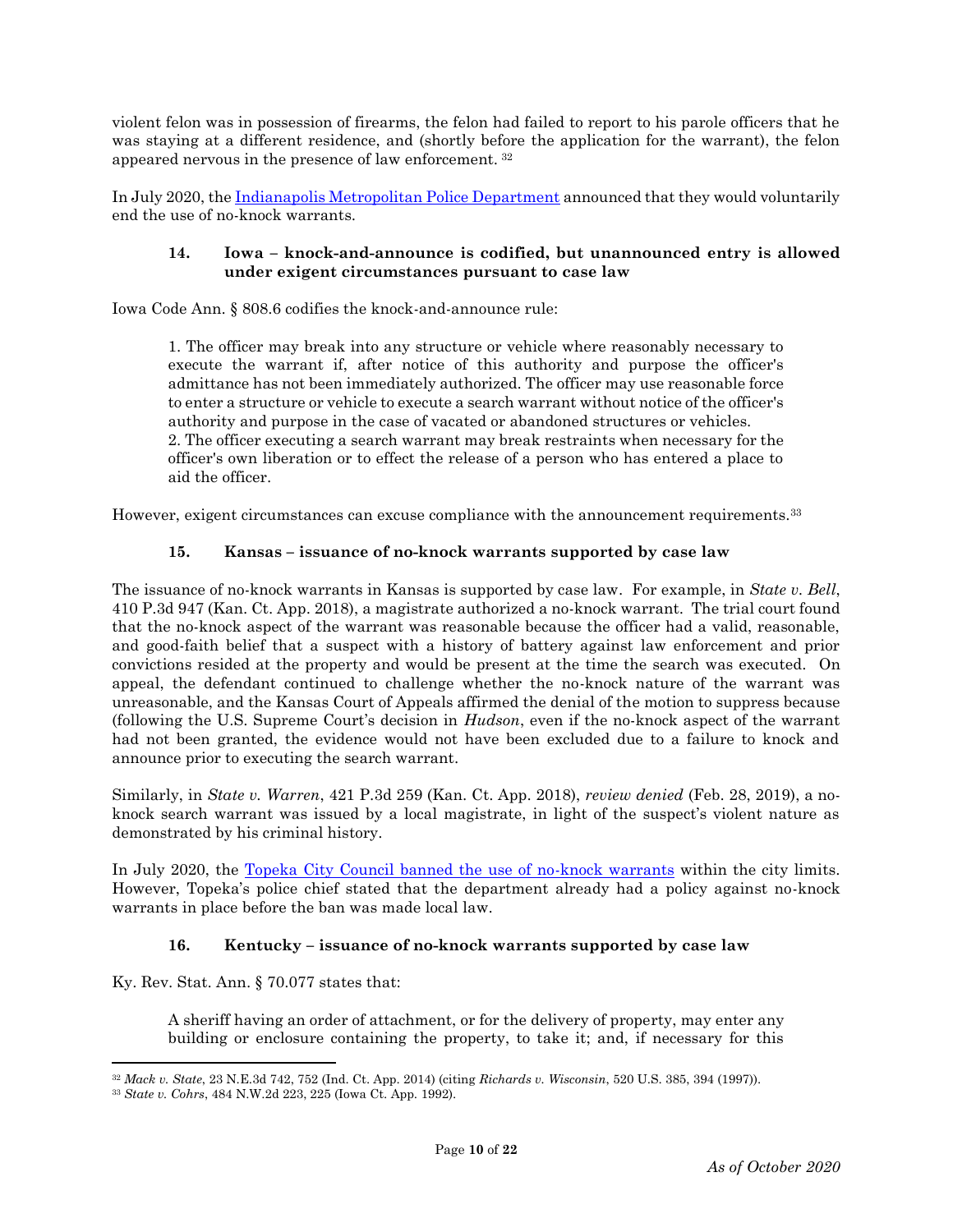purpose, may break the building or enclosure, having first publicly demanded the property.

The issuance of no-knock warrants in Kentucky is supported by case law. For example, in *Holsey v. Commonwealth*, the Kentucky Court of Appeals upheld a decision to deny a motion to suppress where the defendant argued that the police had insufficient evidence to request a no-knock warrant, where the trial court found that a no-knock warrant was justified because: (1) there was sufficient evidence that drugs were present in the residence, and such could easily and quickly be destroyed; (2) the defendant had a previous conviction for robbery with a handgun and there was a reasonable probability that weapons were also present in the residence. Furthermore, "great deference is afforded the [warrant] issuing judge," and the Kentucky Court of Appeals found no grounds to disturb his decision that a no-knock warrant was proper.<sup>34</sup>

In *Prescott v. Commonwealth*, the detective sought and was granted a no-knock warrant on the basis of controlled buys of illegal drugs.<sup>35</sup>

In June 2020, the [Louisville Metro Council unanimously approved "Breonna's Law,"](https://www.npr.org/sections/live-updates-protests-for-racial-justice/2020/06/11/875466130/no-knock-warrants-banned-in-louisville-in-law-named-for-breonna-taylor) which bans noknock warrants in the city and requires police to wear body cameras when serving warrants and to turn on the cameras five minutes before beginning the operation.

Kentucky Senate President Robert Stivers (R) [announced in July](https://www.courier-journal.com/story/news/2020/07/09/breonna-taylor-shooting-stivers-proposes-ban-most-no-knocks/5399597002/) that he is working on proposed legislation that would essentially ban standalone, no-knock search warrants. He said the bill he envisions would make exceptions for no-knock search warrants that are used along with an arrest warrant or in a hostage situation. Rep. Attica Scott (D) also announced that she [will put forth a bill](https://www.courier-journal.com/story/news/local/breonna-taylor/2020/08/16/kentucky-breonnas-law-would-ban-no-knock-search-warrants/5584032002/) to ban the use of controversial no-knock search warrants across Kentucky.

# **17. Louisiana – statute explicitly provides for exception to knock-and-announce**

La. Code Crim. Proc. Ann. art. 164 provides that a peace officer who executes a search warrant may use such means and force as is authorized to make an arrest. La. Code Crim. Proc. Ann. art. 224 provides that:

In order to make an arrest, a peace officer, who has announced his authority and purpose, may break open an outer or inner door or window of any vehicle, watercraft, aircraft, dwelling or other structure, movable or immovable, where the person to be arrested is or is reasonably believed to be, if he is refused or otherwise obstructed from admittance. The peace officer need not announce his authority and purpose when to do so would imperil the arrest.

In March 2020, [prosecutors decided not to bring charges](https://www.policemag.com/548013/louisiana-deputy-cleared-after-fatal-shooting-in-no-knock-drug-raid) against a West Baton Rouge deputy who fatally shot a man while executing a no-knock search warrant in 2019.

## **18. Maine – no-knock warrants provided for in state's Rules of Unified Criminal Procedure**

Rule 41(f)(2)(C) of Maine's Rules of Unified Criminal Procedure provides that a search warrant may direct that it be executed by an officer without providing notice of the officer's purpose and office if the court or justice of the peace so directs by appropriate provision in the warrant. The court or justice of the peace may so direct in the warrant upon a finding of reasonable cause showing that:

<sup>34</sup> *Holsey v. Com*., No. 2010-CA-001620-MR, 2012 WL 1057941, at \*3 (Ky. Ct. App. Mar. 30, 2012).

<sup>35</sup> *Prescott v. Com*., No. 2012-CA-000190-MR, 2014 WL 813109, at \*1 (Ky. Ct. App. Feb. 28, 2014).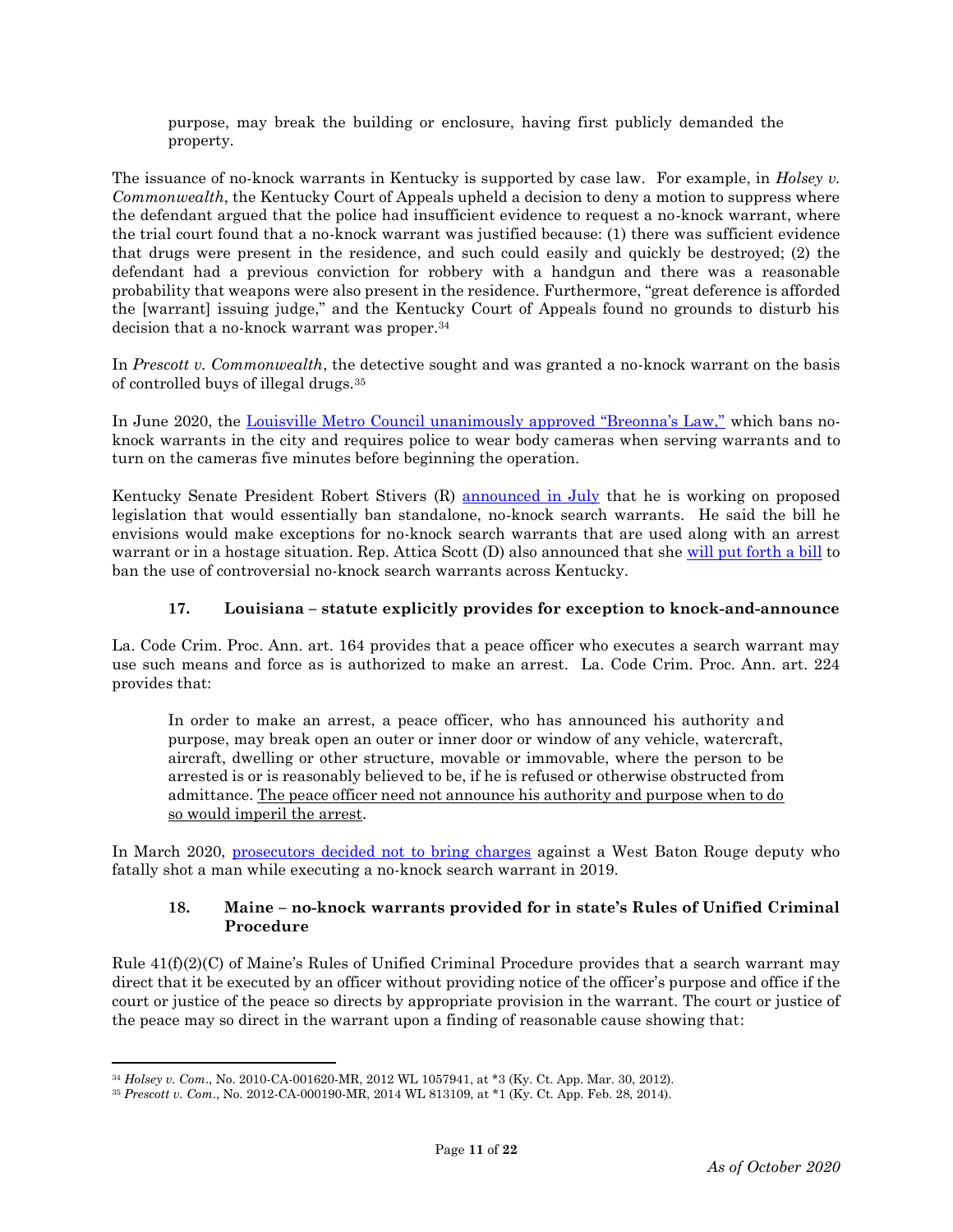(1) The property sought may be quickly or easily altered, destroyed, concealed, removed, or disposed of if prior notice is given;

(2) The escape of the person sought may be facilitated if prior notice is given;

(3) The person sought, the person from whom or from whose premises the property is sought, or an occupant thereof, may use deadly or nondeadly force in resistance to the execution of the warrant, and dispensing with prior notice is more likely to ensure the safety of officers, occupants, or others;

(4) Such facts and circumstances exist as would render reasonable the warrant's execution without notice

## **19. Maryland - no-knock warrants expressly authorized by statute**

In 2004, the highest court in Maryland held that a judge cannot issue a no-knock warrant in the absence of a statutory provision authorizing the issuance of such a warrant:

We come out on the side of those courts that, in the absence of valid statutory authority, refuse to authorize a judicial officer to make an advance determination of exigency. We hold that a judicial officer in Maryland, under current Maryland law, may not issue a "no-knock" warrant. Rather, the propriety of a "no-knock" entry will be reviewed and determined on the basis of the facts known to the officers at the time of entry, rather than at the time of the application for the warrant.<sup>36</sup>

However, in 2005, the Maryland legislature [passed House Bill 577](http://mlis.state.md.us/2005rs/billfile/hb0577.htm) to add a provision to the statute regarding search warrants to authorize the issuance of no-knock warrants. This bill became effective law on October 1, 2005.

Currently, Md. Code Ann., Crim. Proc. § 1-203(2) (vi) provides that an application for a search warrant may contain a request that the search warrant authorize the executing law enforcement officer to enter the building, apartment, premises, place, or thing to be searched without giving notice of the officer's authority or purpose, on the grounds that there is reasonable suspicion to believe that, without the authorization:

(1) The property subject to seizure may be destroyed, disposed of, or secreted; or

(2) The life or safety of the executing officer or another person may be endangered.

# **20. Massachusetts – issuance of no-knock warrants supported by case law**

No-knock warrants are recognized under Massachusetts case law. For example, in *Commonwealth v. Fernandez*, the defendant contended that the affidavit submitted in support of the warrant application failed to establish a sufficient risk to officer safety to justify the no-knock provision of the warrant, but the Appeals Court of Massachusetts found that the defendant's illegal possession of a deadly weapon or weapons, combined with his criminal history, including acts of violence and the distribution of narcotics, established sufficient substantial risk to officer safety to justify a no-knock entry.<sup>37</sup>

In *Commonwealth v. Silva*, the Appeals Court of Massachusetts also concluded that the magistrate was justified in authorizing a no-knock entry by police when executing the warrant because the affidavit explained in some detail the basis for the detective's concern that the occupants of the apartment would destroy evidence unless the officers executing the warrant were allowed to dispense with the knock-and-announce requirement due; the location of the apartment on the third floor, with

l

<sup>36</sup> *Davis v. State*, 859 A.2d 1112, 1132 (Md. 2004).

<sup>37</sup> *Commonwealth v. Fernandez*, 119 N.E.3d 354 (Mass. App. Ct. 2018), *review denied*, 120 N.E.3d 733 (Mass. 2019).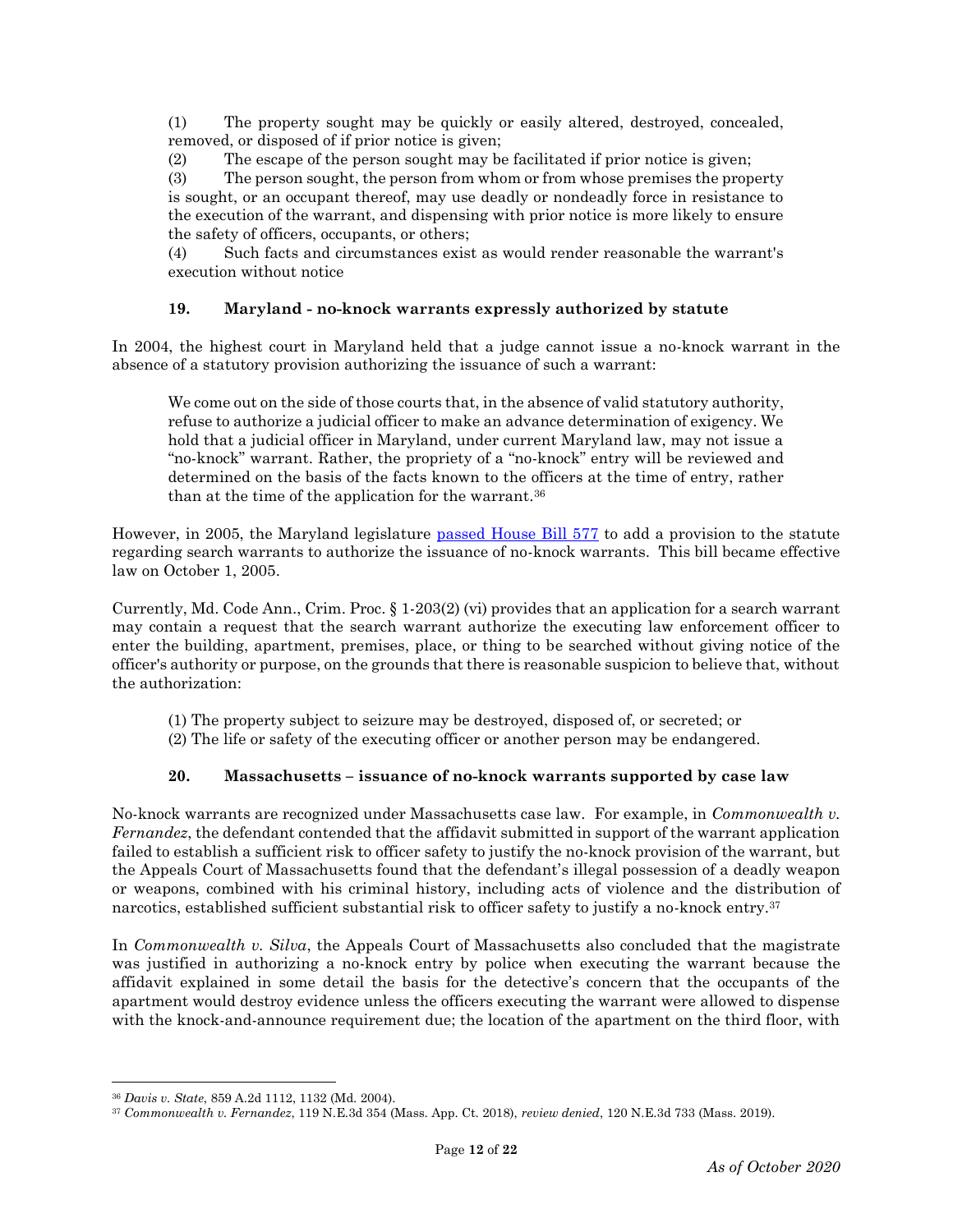a locked entrance door to the building at the ground floor, furnished heightened concern for the possible destruction of evidence.<sup>38</sup>

However, the Supreme Judicial Circuit Court of Massachusetts has held that:

Even a no-knock entry properly authorized in advance of a search may turn out to be unlawful if the situation actually encountered by the police at the time of the warrant's execution is less exigent than what was anticipated. Consequently, the police who execute a search warrant that dispenses with the knock and announce requirement must make a "threshold reappraisal" of the actual circumstances they face before they may disregard the requirement.<sup>39</sup>

## **21. Michigan – knock-and-announce codified, but exigent circumstances may allow for forcible entry**

Regarding search warrants, Mich. Comp. Laws Ann. § 780.656 states that:

The officer to whom a warrant is directed, or any person assisting him, may break any outer or inner door or window of a house or building, or anything therein, in order to execute the warrant, if, after notice of his authority and purpose, he is refused admittance, or when necessary to liberate himself or any person assisting him in execution of the warrant.

As reflected in an analysis of no-knock warrant usage [by The New York Times in 2017,](https://www.nytimes.com/interactive/2017/03/18/us/forced-entry-warrant-drug-raid.html) no-knock search warrants are not granted but forcible entries are allowed under exigent circumstances in Michigan. However, Michigan's Governor (D) [put forth a proposal on June 29, 2020](https://www.michigan.gov/whitmer/0,9309,7-387-90499_90640-533217--,00.html) to "further limit" the use of no-knock warrants."

# **22. Minnesota – no-knock warrants permitted under case law**

Minnesota courts have authorized the use of no-knock warrants, but the application for such a warrant must include a "particularized" showing of dangerousness, not one that is merely possible or speculative. In other words, the police must have reasonable suspicion of a threat to officer safety or the likelihood of destruction of evidence, and this reasonable suspicion must be supported by a particularized showing of dangerousness, futility, or likelihood of destruction of evidence.40 However, to substantiate the need for a no-knock warrant, an officer must establish more than that drugs are involved. 41

#### **23. Mississippi – no-knock warrants permitted under case law**

A prior version of Miss. Code. Ann. § 41-29-157(c) expressly allowed for a judge to issue a no-knock search warrant in matters regarding certain drug offenses, if certain circumstances were met; that subsection was repealed in 1974. However, the fact that Miss. Code. Ann. § 41-29-157(c) is no longer in effect does not mean that no-knock warrants can never be issued.42 Mississippi courts have held that no-knock warrants can be issued when such a warrant is justified and reasonable.<sup>43</sup>

The Mississippi Court of Appeals recently upheld a \$50,000 damages award under the Mississippi Tort Claims Act regarding the execution of a no-knock search warrant at the wrong address because,

 $\overline{\phantom{a}}$ <sup>38</sup> *Commonwealth v. Silva*, 113 N.E.3d 400, 405 (Mass. App. Ct.), *review denied*, 119 N.E.3d 297 (Mass. 2018).

<sup>39</sup> *Commonwealth v. Jimenez*, 780 N.E.2d 2, 6 (Mass. 2002).

<sup>40</sup> *State v. Botelho*, 638 N.W.2d 770, 778 (Minn. Ct. App. 2002).

<sup>41</sup> *State v. Wasson*, 615 N.W.2d 316, 320 (Minn. 2000).

 $42$  Miss. Prac. Trial Handbook for Lawyers § 27:19 (3d ed.) (search and seizure with a warrant).

<sup>43</sup> *See White v. State*, 746 So. 2d 953, 956 (Miss. Ct. App. 1999).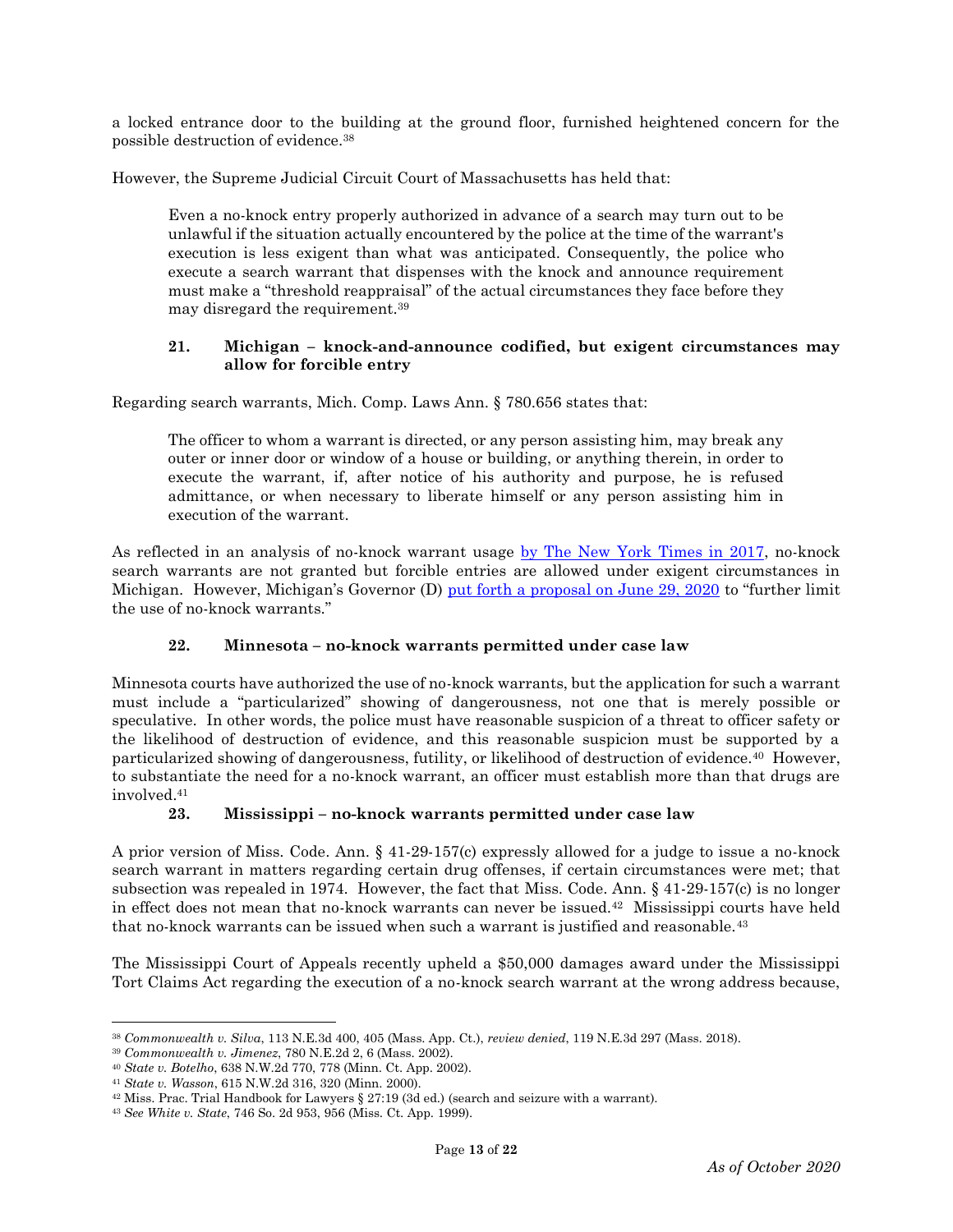even though the monetary damages were only \$2,850 in medical bills and a \$350 bill for a damaged door, the incident had lasting impacts on the people who were wrongfully detained, including their sense of security and well-being in their personal home. The Bureau of Narcotics also acted in reckless disregard of safety and well-being of innocent persons in executing the no-knock search warrant at the wrong address.<sup>44</sup>

# **24. Missouri – issuance of no-knock warrants supported by case law**

For example, in *State v. Bacon*, 156 S.W.3d 372, 376 (Mo. Ct. App. 2005), the circuit court for the county issued a no-knock warrant allowing the police to search the home based on a detective's affidavit that described a drug purchase that occurred earlier that day and noted that the confidential informant had stated that she had seen the occupants of the residence armed with a handgun in the past.

# **25. Montana – state Supreme Court held that judges have no role in determining whether warrant should be executed with a no-knock entry and that officers serving the warrant must make that determination based on a reasonable suspicion of exigent circumstances**

As reflected in an analysis of no-knock warrant usage [by The New York Times in 2017,](https://www.nytimes.com/interactive/2017/03/18/us/forced-entry-warrant-drug-raid.html) Montana routinely granted no-knock warrants. However, in 2019, the Montana Supreme Court held that under the Fourth Amendment and the search and seizure provision of the Montana Constitution, "[j]udges no longer have a role in determining whether officers may execute a warrant via a no-knock entry. Instead, officers serving a warrant may perform a no-knock entry if they have a reasonable suspicion of exigent circumstances."45 Furthermore, the officers may base their reasonable suspicion on information known both before and after the application for search warrant. In reaching this decision, the Montana Supreme Court noted that "officers must have flexibility when evaluating the circumstances surrounding execution of a search warrant, including physical threats posed by knocking and announcing their presence along with any other exigent circumstance" and that "placing the onus on the judge issuing the warrant to prospectively evaluate exigent circumstances . . . severely limits the officer's ability to protect the safety of other persons and property and to secure evidence."

The Montana Supreme Court also concluded that "Montanans' enhanced privacy protections do not compel judicial preauthorization of no-knock entries because the judge's role is to determine probable cause, not the manner of the warrant's execution." 46

# **26. Nebraska – no-knock warrants expressly authorized by statute**

Neb. Rev. Stat. Ann. § 29-411 provides that, in executing a warrant for the arrest of a person charged with an offense, <u>or a search warrant</u>, or when authorized to make an arrest for a felony without a warrant, the officer may break open any outer or inner door or window of a dwelling house or other building, if, after notice of his office and purpose, he is refused admittance; <u>or without giving notice of</u> his authority and purpose, if the judge or magistrate issuing a search warrant has inserted a direction therein that the officer executing it shall not be required to give such notice, but the political subdivision from which such officer is elected or appointed shall be liable for all damages to the property in gaining admission. The judge or magistrate may so direct only upon proof under oath, to his satisfaction that the property sought may be easily or quickly destroyed or disposed of, or that danger to the life or limb of the officer or another may result, if such notice be given; but this section

<sup>44</sup> *Mississippi Bureau of Narcotics v. Hunter*, No. 2019-CA-01246-COA, 2020 WL 5089433, at \*7 (Miss. Ct. App. Aug. 18, 2020). <sup>45</sup> *State v. Neiss*, 443 P.3d 435, 449 (Mont. 2019), *cert. denied*, 140 S. Ct. 411 (U.S. 2019). The *Neiss* decision overruled *State v. Anyan*, 104 P.3d 511 (Mont. 2004), "to the extent that it requires prior judicial approval for no-knock entries"

<sup>46</sup> *Neiss*, 443 P.3d at 448.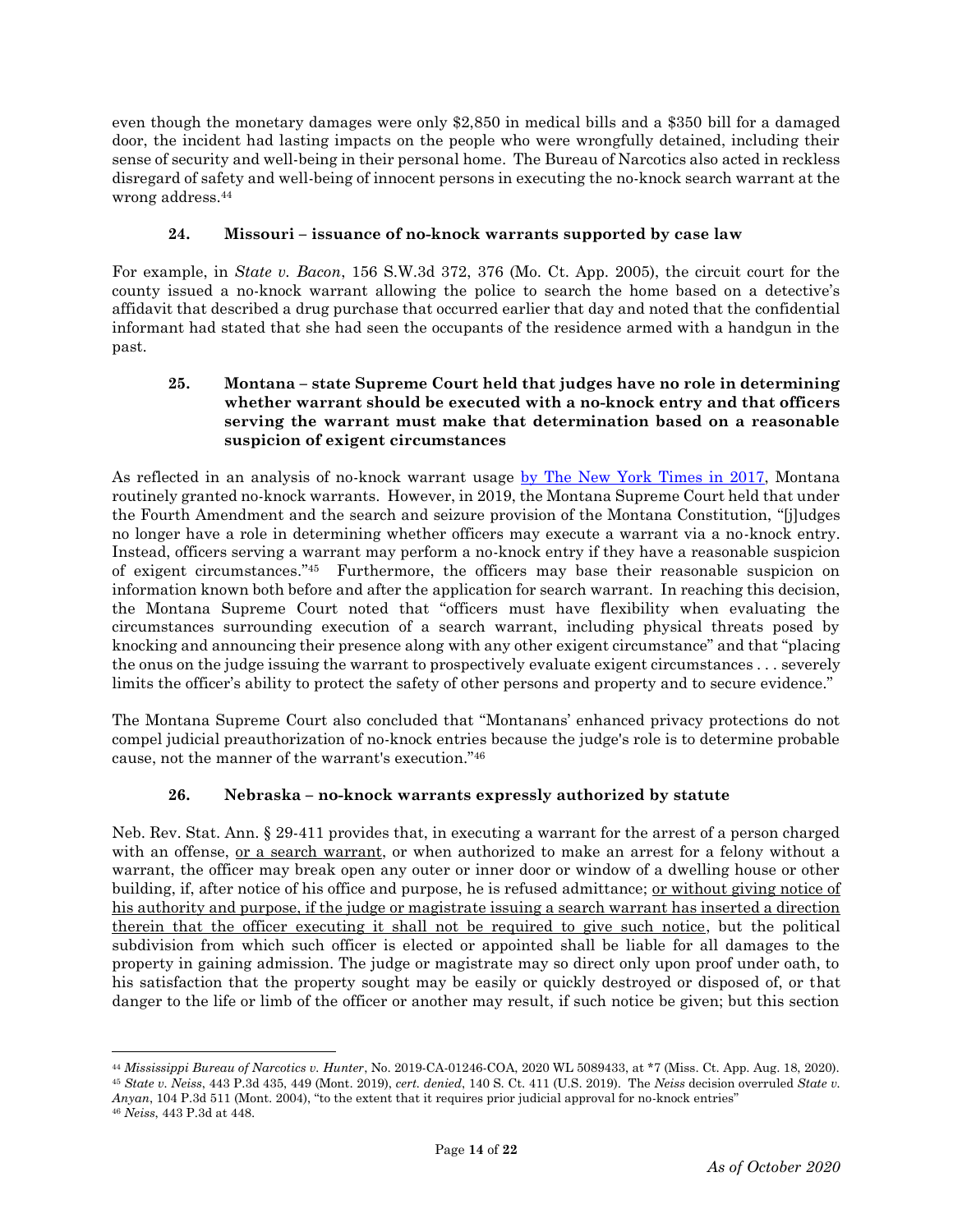is not intended to authorize any officer executing a search warrant to enter any house or building not described in the warrant.

# **27. Nevada – no-knock warrants issued, no specific state statute**

Nev. Rev. Stat. Ann. § 179.055 provides that:

1. The officer may break open any outer or inner door or window of a house, or any part of the house, or anything therein, to execute the warrant, if, after notice of authority and purpose, the officer is refused admittance.

2. The officer may break open any outer or inner door or window of a house for the purpose of liberating a person who, having entered to aid in the execution of the officer's warrant, is detained therein, or when necessary for the officer's own liberation. 3. All reasonable and necessary force may be used to effect an entry into any building or property or part thereof to execute a search warrant. In the execution of the warrant, the person executing it may reasonably detain and search any person in the place at the time in order to protect himself or herself from attack or to prevent destruction, disposal or concealment of any instruments, articles or things particularly described in the warrant.

Case law reflects that no-knock warrants are issued in Nevada. For example, in an unpublished decision in 2011, the Nevada Supreme Court upheld various convictions stemming from evidence that the police exercising a no-knock warrant related to methamphetamines.<sup>47</sup>

## **28. New Hampshire – no-knock warrants granted, without a state statute**

As reflected in an analysis of no-knock warrant usage [by The New York Times in 2017,](https://www.nytimes.com/interactive/2017/03/18/us/forced-entry-warrant-drug-raid.html) New Hampshire routinely granted no-knock warrants. A [2017 editorial in the Concord Monitor](https://www.concordmonitor.com/The-danger-of-no-knock-raids-8822918) noted that New Hampshire issues no standards or guidelines governing no-knock raids and called for the state legislature to debate how and when no-knock warrants should be conducted. I was also unable to locate a state statute that specifically authorizes the issuance of no-knock warrants.

#### **29. New Jersey – no-knock warrants permitted under case law**

The Supreme Court of New Jersey has provided the following tenets for the issuance of a no-knock warrant:

(1) To justify a no-knock warrant provision, a police officer must have a reasonable, particularized suspicion that a no-knock entry is required to prevent the destruction of evidence, to protect the officer's safety, or to effectuate the arrest or seizure of evidence.

(2) The police officer must articulate the reasons for that suspicion and may base those reasons on the totality of the circumstances with which he or she is faced.

(3) Although the officer's assessment of the circumstances may be based on his or her experience and knowledge, the officer must articulate a minimal level of objective justification to support the no-knock entry, meaning it may not be based on a mere hunch.<sup>48</sup>

l <sup>47</sup> *Abbott v. State*, 373 P.3d 889 (Nev. 2011).

<sup>48</sup> *State v. Johnson*, 775 A.2d 1273, 1279–80 (N.J. 2001).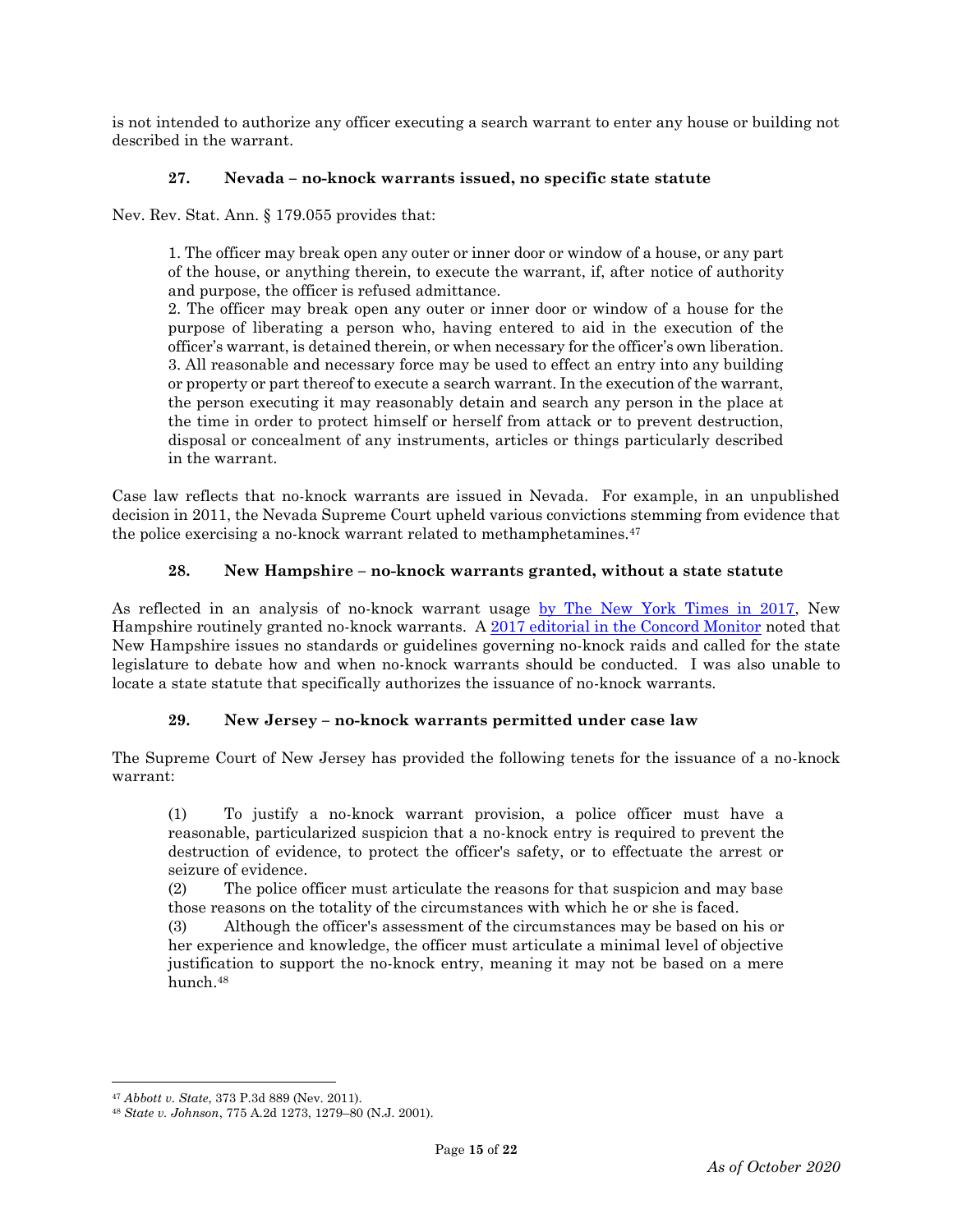## **30. New Mexico – no-knock warrants allowed, without a state statute**

I was unable to find a statute in New Mexico that specifically authorizes the issuance of no-knock warrants. However, I did find cases in New Mexico that reference the use of no-knock warrants.<sup>49</sup>

On September 30, 2020, the [Albuquerque Journal](https://www.abqjournal.com/1502404/santa-fe-to-consider-ban-on-noknock-warrants.html) noted that the Santa Fe City Council will consider a proposed ordinance that would ban no-knock warrants and require city police officers to wear body cameras when executing all warrants.

# **31. New York – no-knock warrants expressly authorized by statute**

N.Y. Crim. Proc. Law § 690.50 (2) provides that, in executing a search warrant directing a search of premises or a vehicle, a police officer need not give notice to anyone of his authority and purpose, as prescribed in subdivision one, but may promptly enter the same if:

- (a) Such premises or vehicle are at the time unoccupied or reasonably believed by the officer to be unoccupied; or
- (b) The search warrant expressly authorizes entry without notice.

N.Y. Crim. Proc. Law § 690.35 (4)(b) also provides that the application for the warrant may include a request that the search warrant authorize the executing police officer to enter premises to be searched without giving notice of his authority and purpose, upon the ground that there is reasonable cause to believe that (i) the property sought may be easily and quickly destroyed or disposed of, or (ii) the giving of such notice may endanger the life or safety of the executing officer or another person, or (iii) in the case of an application for a search warrant as defined in paragraph (b) of subdivision two of section 690.05 for the purpose of searching for and arresting a person who is the subject of a warrant for a felony, the person sought is likely to commit another felony, or may endanger the life or safety of the executing officer or another person.

According to a [September 28, 2020 article by City & State New York,](https://www.cityandstateny.com/articles/policy/criminal-justice/no-knock-search-warrants-may-be-heading-out-door-new-york.html) State Sen. James Sanders Jr. of Queens plans to introduce Breonna's Law, a new bill that would ban the use of no-knock search warrants in all drug cases. While it does not ban no-knock warrants in cases such as murder, drug cases make up the majority of cases for which such warrants are issued.

## **32. North Carolina – statute explicitly provides for exception to knock-andannounce**

N.C. Gen. Stat. Ann. § 15A-251 provides that an officer may break and enter any premises or vehicle when necessary to the execution of the search warrant if:

(1) The officer has previously announced his identity and purpose as required by G.S. 15A-249 and reasonably believes either that admittance is being denied or unreasonably delayed or that the premises or vehicle is unoccupied; or

(2) The officer has probable cause to believe that the giving of notice would endanger the life or safety of any person.

<sup>49</sup> *See, e.g., State v. Winton*, 229 P.3d 1247, 1248 (N.M. Ct. App. 2010) (case in which a search warrant contained a no-knock provision "for officer safety" based upon the affidavit which stated the subject property contained "drugs, guns, and money" and that the suspect "was not afraid to shoot someone if necessary."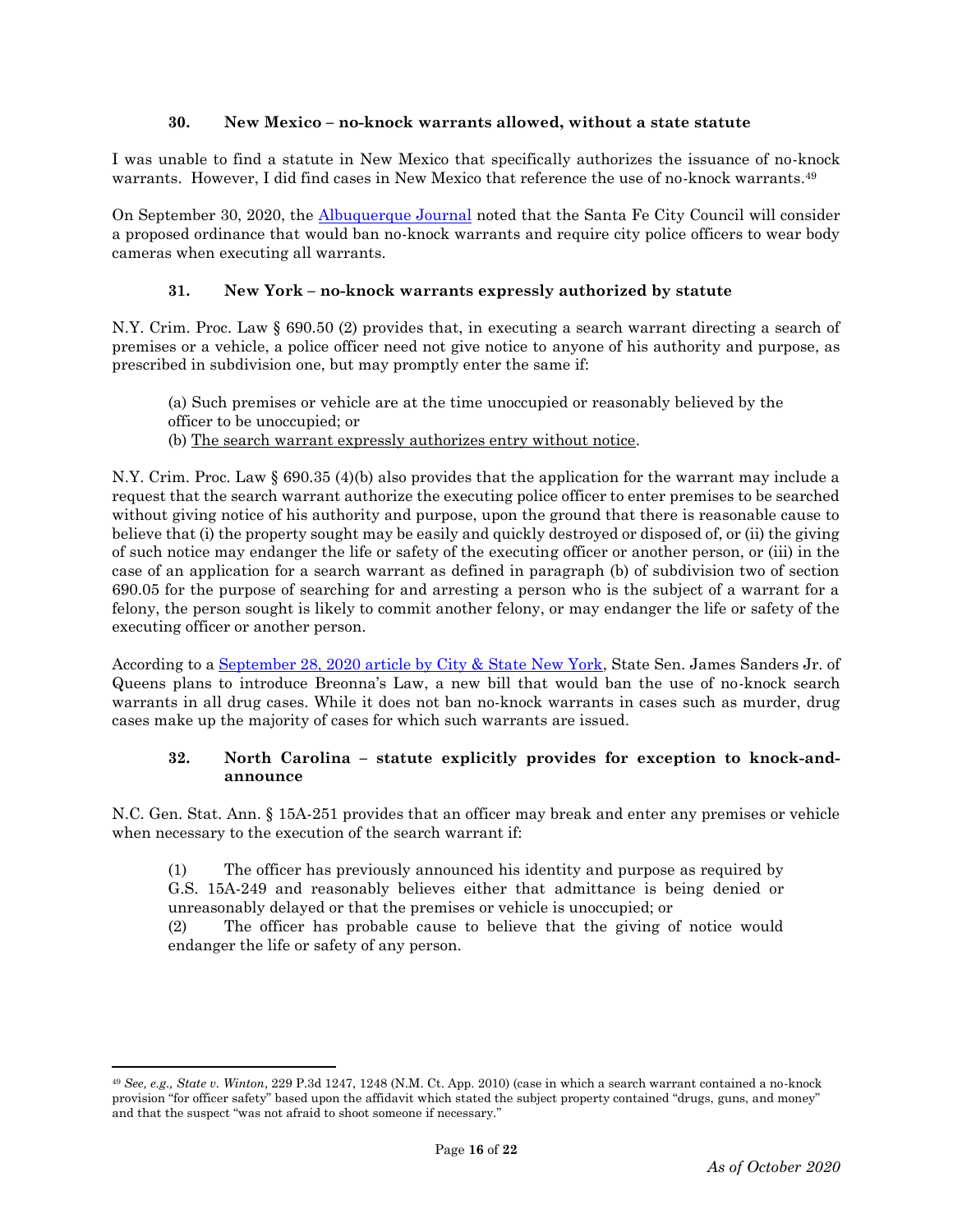## **33. North Dakota - no-knock warrants expressly authorized by statute**

N.D. Cent. Code Ann. § 29-29-08 provides that an officer directed to serve a search warrant may break open an outer or inner door or window of a house, or any part of the house, or anything therein, to execute the warrant:

(1) If, after notice of the officer's authority and purpose, the officer is refused admittance; or

(2) Without notice of the officer's authority and purpose if the warrant was issued by a magistrate who is learned in the law and who has inserted a direction therein that the officer executing it shall not be required to give such notice.

The magistrate may so direct only upon written or recorded oral petition and proof under oath, to the magistrate's satisfaction, that the property sought may be easily and quickly destroyed or disposed of, or that danger to the life or limb of the officer or another may result, if such notice were to be given.

## **34. Ohio – no-knock warrants expressly authorized by statute**

Ohio Rev. Code Ann. § 2933.231(B) provides that a law enforcement officer, prosecutor, or other authorized individual who files an affidavit for the issuance of a search warrant may include in the affidavit a request that the statutory precondition for nonconsensual entry<sup>50</sup> be waived in relation to the search warrant. A request for that waiver shall contain all of the following:

(1) A statement that the affiant has good cause to believe that there is a risk of serious physical harm to the law enforcement officers or other authorized individuals who will execute the warrant if they are required to comply with the statutory precondition for nonconsensual entry;

(2) A statement setting forth the facts upon which the affiant's belief is based, including, but not limited to, the names of all known persons who the affiant believes pose the risk of serious physical harm to the law enforcement officers or other authorized individuals who will execute the warrant at the particular dwelling house or other building;

(3) A statement verifying the address of the dwelling house or other building proposed to be searched as the correct address in relation to the criminal offense or other violation of law underlying the request for the issuance of the search warrant;

(4) A request that, based on those facts, the judge or magistrate waive the statutory precondition for nonconsensual entry.

Pursuant to Ohio Rev. Code Ann. § 2933.231(C), the issuing judge may waive the statutory preconditions for entry if there is probable cause to believe the allegations in the affidavit. Such a waiver does not authorize entry of any building other than the one described in the warrant, pursuant to Ohio Rev. Code Ann. § 2933.231(D)(1).

#### **35. Oklahoma – no-knock warrants expressly authorized by statute**

l

Regarding the execution of a search warrant, Okla. Stat. Ann. tit. 22, § 1228 provides that a peace officer may break open an outer or inner door or window of a house, or any part of the house, or anything therein, to execute the warrant when:

<sup>50</sup> Ohio Rev. Code Ann. § 2933.231(3) defines the phrase "statutory precondition for nonconsensual entry" to mean the precondition specified in Ohio Rev. Code Ann. § 2935.12 (regarding forcible entry) that requires a law enforcement officer or other authorized individual executing a search warrant to give notice of his intention to execute the warrant and then be refused admittance to a dwelling house or other building before he legally may break down a door or window to gain entry to execute the warrant.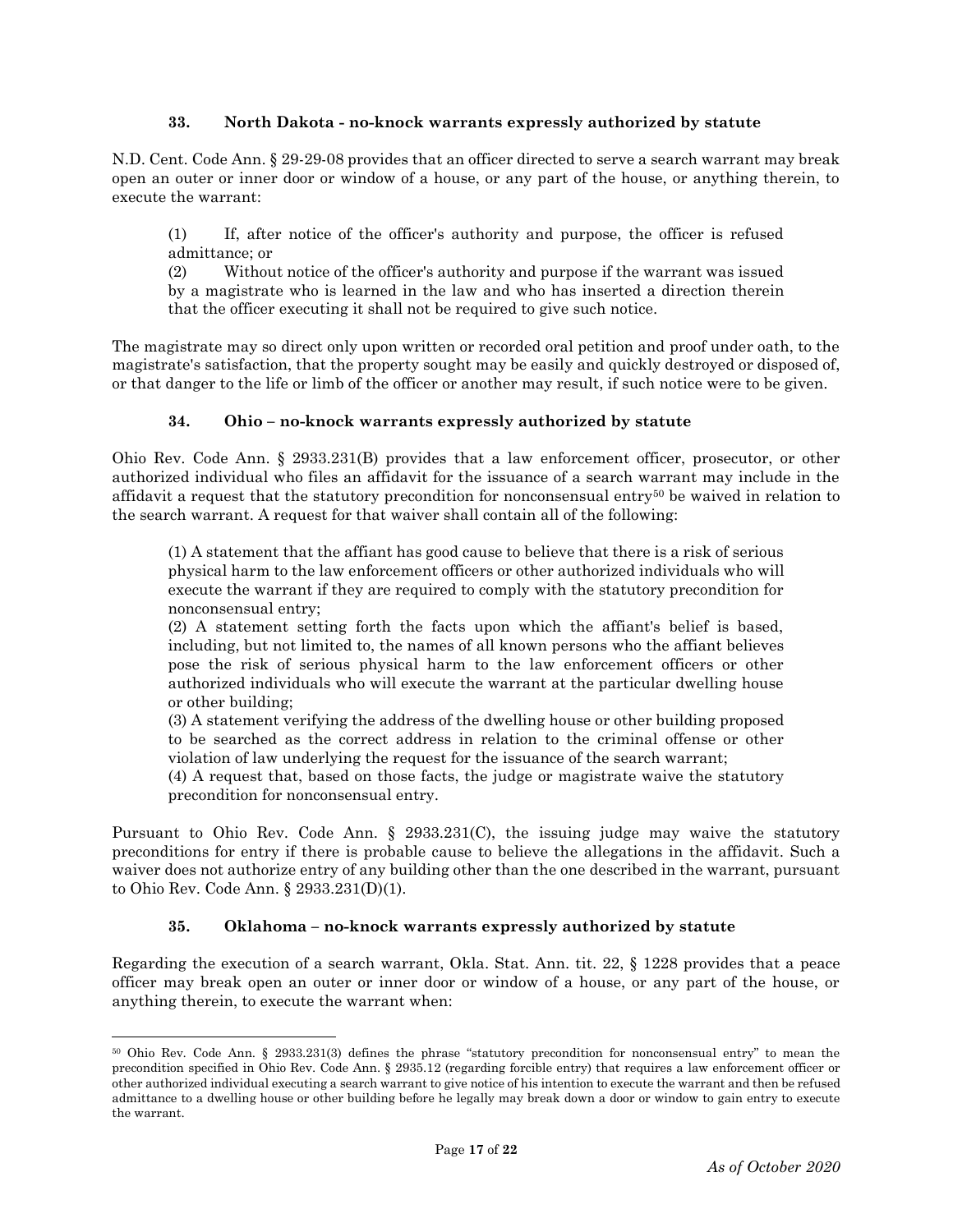(1) The officer has been refused admittance after having first given notice of his authority and purpose; or

(2) Pursuant to an instruction inserted in the search warrant by the magistrate that no warning or other notice of entry is necessary because there is reasonable cause to believe that exigent circumstances exist. Exigent circumstances include:

a. such warning or other notice would pose a significant danger to human life,

b. such warning or other notice would allow the possible destruction of evidence,

c. such warning or other notice would give rise to the possibility of resistance or escape,

d. such warning or other notice would otherwise inhibit the effective investigation of the crime, or

e. such warning or other notice would be futile or a useless gesture.

## **36. Oregon – statute requires the police to announce themselves**

Or. Rev. Stat. Ann. § 133.575 (2) provides that "[t]he executing officer shall, before entering the premises, give appropriate notice of the identity, authority and purpose of the officer to the person to be searched, or to the person in apparent control of the premises to be searched, as the case may be." Furthermore, a magistrate issuing a search warrant no authority to authorize officers to ignore knockand-announce requirement. 51

## **37. Pennsylvania – state Rules of Criminal Procedure provide for forcible entry in exigent circumstances**

Rule 207 (A) of Pennsylvania's Rules of Criminal Procedure provides that a law enforcement officer executing a search warrant shall, before entry, give, or make reasonable effort to give, notice of the officer's identity, authority, and purpose to any occupant of the premises specified in the warrant, unless exigent circumstances require the officer's immediate forcible entry.

# **38. Rhode Island – no-knock warrants issued, no specific state statute**

Rhode Island courts permit the issuance of no-knock warrants. I could not locate a state statute specifically authorizing such a warrant. As reflected in [2015 General Order 330.03](http://www.providenceri.com/sites/default/files/ppd-directives/330.03%20-%20Search%20and%20Seizure.pdf) from the Providence Police Department, an officer applying for a search warrant can also request that the judge grant permission for no-knock entry, which is permissible for officer safety and to prevent the destruction of evidence. The officer must articulate the reasons, facts, and circumstances that are necessary to support the request for the no-knock search warrant.

According to a June 15, 2020 article, Rep. Anastasia Williams (D) said she is also working on legislation to ban [no-knock warrants.](https://www.wpri.com/news/politics/ri-lawmaker-creating-legislation-banning-no-knock-warrants/)

## **39. South Carolina – state Supreme Court issued temporary ban on no-knock warrants**

[In an order dated July 10, 2020,](https://www.sccourts.org/courtOrders/displayOrder.cfm?orderNo=2020-07-10-01) the Supreme Court of South Carolina issued a "moratorium upon the issuance of no-knock warrants by all circuit and summary court judges of this state take effect immediately and remain in effect until instruction is provided to circuit and summary court judges

l

<sup>51</sup> *State v. Arce*, 730 P.2d 1260, 1262 (Or. Ct. App. 1986).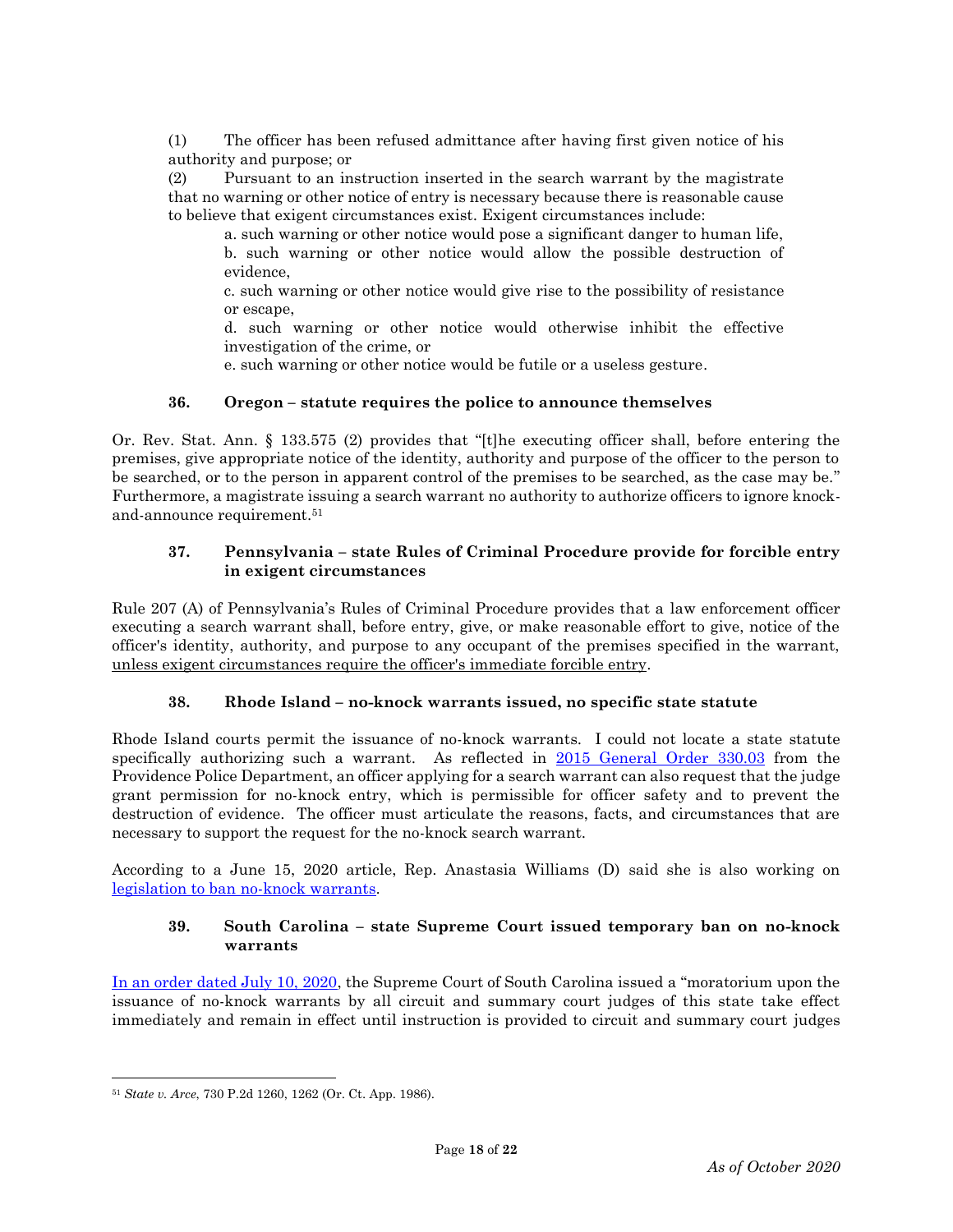statewide as to the criteria to be used to determine whether a requested no-knock warrant should be issued." This instruction will be provided by the South Carolina Judicial Branch.

The Supreme Court of South Carolina issued the temporary ban on the issuance of no-knock warrants following a recent survey of magistrates which revealed that most do not understand the gravity of noknock warrants and do not discern the heightened requirements for issuing a no-knock warrant and the discovery that "no-knock search warrants are routinely issued upon request without further inquiry."

## **40. South Dakota – no-knock warrants expressly authorized by statute**

S.D. Codified Laws § 23A-35-9 provides that, if a committing magistrate who has been asked to issue a search warrant is satisfied that there is probable cause to believe that if notice were given prior to its execution, the property sought in the case may be easily and quickly destroyed or disposed of, or that danger to the life or limb of the officer or another may result, he may include in the warrant a direction that the officer executing it is not required to give the notice required by § 23A-35-8.<sup>52</sup> In such case, the officer who executes the warrant may, without notice of his authority and purpose, enter any structure, portion of a structure or vehicle, or anything therein, by whatever means, including breaking therein.

## **41. Tennessee – knock-and-announce rule in state Rules of Criminal Procedure but exceptions recognized by case law allow for the issuance of a no-knock warrant**

Rule 41(e)(2) of the Tennessee Rules of Criminal Procedure provides that if, after notice of his or her authority and purpose, a law enforcement officer is not granted admittance, or in the absence of anyone with authority to grant admittance, the peace officer with a search warrant may break open any door or window of a building or vehicle, or any part thereof, described to be searched in the warrant to the extent that it is reasonably necessary to execute the warrant and does not unnecessarily damage the property.

However, courts in Tennessee have held that "a no-knock warrant is appropriate when 'the officers have a justified belief those inside the dwelling are aware of their presence and are engaged in escape or the destruction of evidence.'" <sup>53</sup> No-knock warrants may also be issued if law enforcement officers show that evidence in the property (drugs, etc.) might be destroyed before they could be seized.<sup>54</sup>

In June 2020, the [Memphis Police Department decided to stop requesting no-knock warrants](https://apnews.com/article/d6b9c186c8be1f632972fb6767e2471d) following the fatal shooting of Breonna Taylor in Kentucky. State Senator Raumesh Akbari (D – Memphis) also [plans to file legislation when Tennessee's legislature reconvenes](https://www.newschannel5.com/news/tennessee-lawmaker-plans-to-file-legislation-to-end-no-knock-warrants) in January 2021 to end the issuance of no-knock warrants statewide.

# **42. Texas – no-knock warrants permitted under case law**

Officers are not required to knock and announce their presence before entry if either (1) a magistrate has authorized the "no knock" entry or (2) the circumstances support a reasonable suspicion of

<sup>52</sup> S.D. Codified Laws § 23A-35-8 provides that:

The officer executing a search warrant may break open any building, structure, or container or anything therein to execute the warrant if, after giving notice of his authority and purpose, he is refused admittance. An officer executing a search warrant may break open any building, structure, or container or anything therein for the purpose of liberating a person who, having entered to aid him in the execution of a warrant, is detained therein, or when necessary for his own liberation.

<sup>53</sup> *State v. Perry*, 178 S.W.3d 739, 746 (Tenn. Crim. App. 2005) (quoting *State v. Curtis*, 964 S.W.2d 604, 610 (Tenn. Crim. App. 1997)).

<sup>54</sup> *State v. Campbell*, No. W201701101CCAR3CD, 2020 WL 1987924, at \*1 (Tenn. Crim. App. Apr. 24, 2020).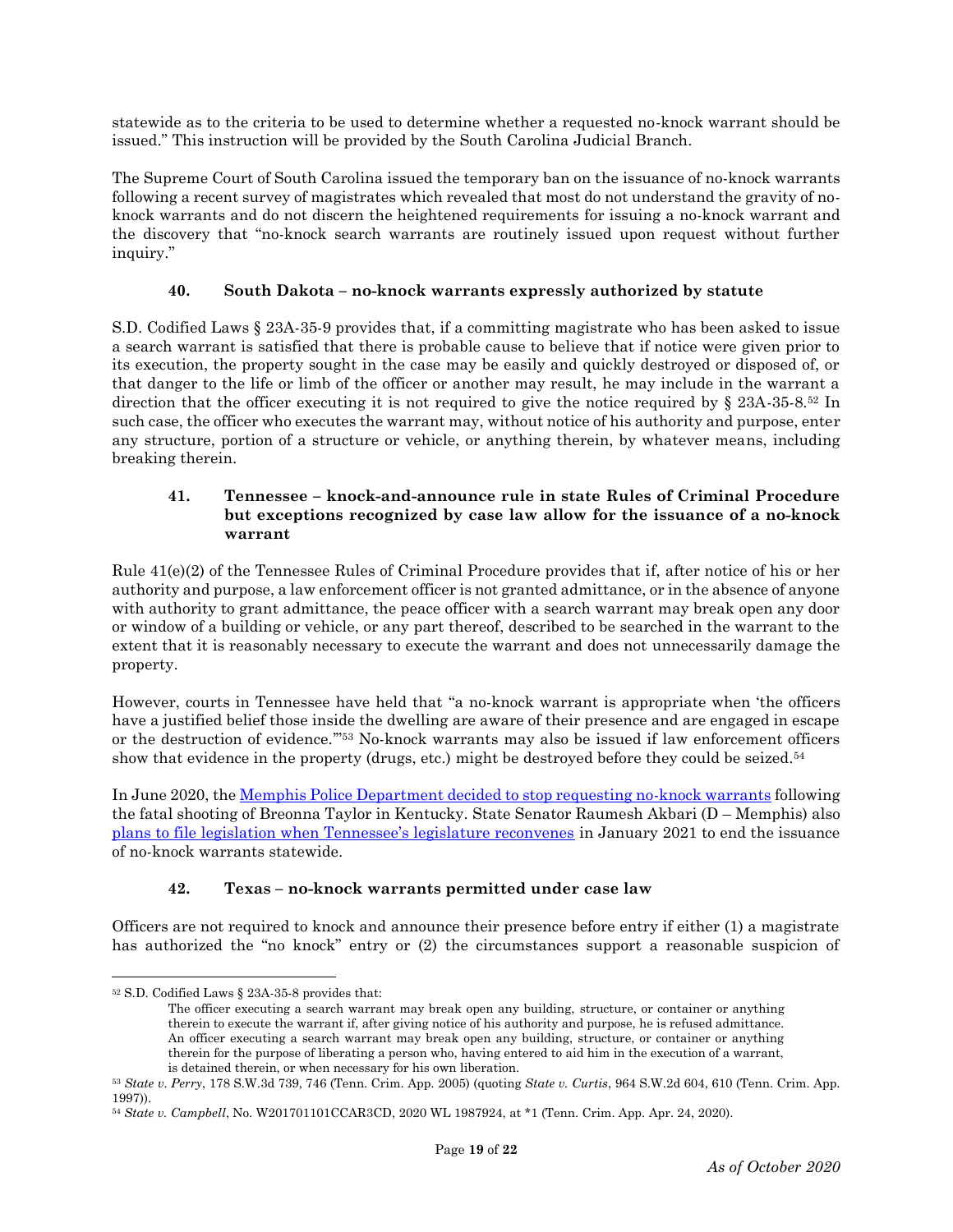exigency when the officers arrive at the door, although no magistrate has authorized the unannounced entry.<sup>55</sup> In determining the applicability of number (2) above, the totality of the circumstances must be examined.<sup>56</sup> Texas courts allow "no-knock" warrants if the affiant supplies information indicating that announcing the presence of officers would be dangerous or futile, or it would inhibit the effective investigation of a crime.<sup>57</sup>

## **43. Utah – no-knock warrants authorized by statute, but not solely for suspected drug possession**

Utah Code Ann.  $\S 77-23-210(3)(a)$  provides that the officer executing the search warrant may enter without notice only if:

(1) There is reasonable suspicion to believe that the notice will endanger the life or safety of the officer or another person;

(2) There is probable cause to believe that evidence may be easily or quickly destroyed; or

(3) The magistrate, having found probable cause based upon proof provided under oath that the object of the search may be easily or quickly destroyed, or having found reason to believe that physical harm may result to any person if notice were given, has directed that the officer need not give notice of authority and purpose before entering the premises to be searched under the Rules of Criminal Procedure; or

(4) The officer physically observes and documents a previously unknown event or circumstance at the time the warrant is being executed which creates probable cause to believe the object of the search is being destroyed, or creates reasonable suspicion to believe that physical harm may result to any person if notice were given.

However, subsection (8) of this statute provides that a warrant authorizing forcible entry without prior announcement may not be issued solely for the alleged possession or use of a controlled substance or drug paraphernalia.

Utah Code Ann. § 77-23-210(7)(a) also requires the officer to take reasonable precautions in execution of any search warrant to minimize the risks of unnecessarily confrontational or invasive methods which may result in harm to any person. Likewise, subsection (7)(b) of this statute also requires the officer to minimize the risk of searching the wrong premises by verifying that the premises being searched is consistent with a particularized description in the search warrant, including such factors as the type of structure, the color, the address, and orientation of the target property in relation to nearby structures as is reasonably necessary.

# **44. Vermont – no-knock warrants issued, without a specific state statute**

Vermont permits the issuance of no-knock warrants but does not have a statute specifically addressing this issue. Following the execution of a no-knock search warrant in 2016 that resulted in the death of a suspect, the [Vermont ACLU called for reform](https://vtdigger.org/2016/01/12/vermont-aclu-limit-no-knock-searches-in-war-on-drugs/) on the state's issuance of no-knock warrants. As reflected in an analysis of no-knock warrant usage [by The New York Times in 2017,](https://www.nytimes.com/interactive/2017/03/18/us/forced-entry-warrant-drug-raid.html) Vermont judges routinely granted no-knock warrants.

 $\overline{a}$ 

<sup>55</sup> *Martinez v. State*, 220 S.W.3d 183, 188 (Tex. Ct. App. 2007) (citing *United States v. Banks*, 540 U.S. 31, 36–37 (2003)).

<sup>56</sup> *Martinez*, 220 S.W.3d at 188 (citing Banks, 540 U.S. at 36; *Flores v. State*, 177 S.W.3d 8, 14 (Tex. Ct. App. 2005).

<sup>57</sup> *Jones v. State*, 364 S.W.3d 854, 865 (Tex. Crim. App. 2012) (citing *Richards v. Wisconsin*, 520 U.S. 385, 392–94 (1997)).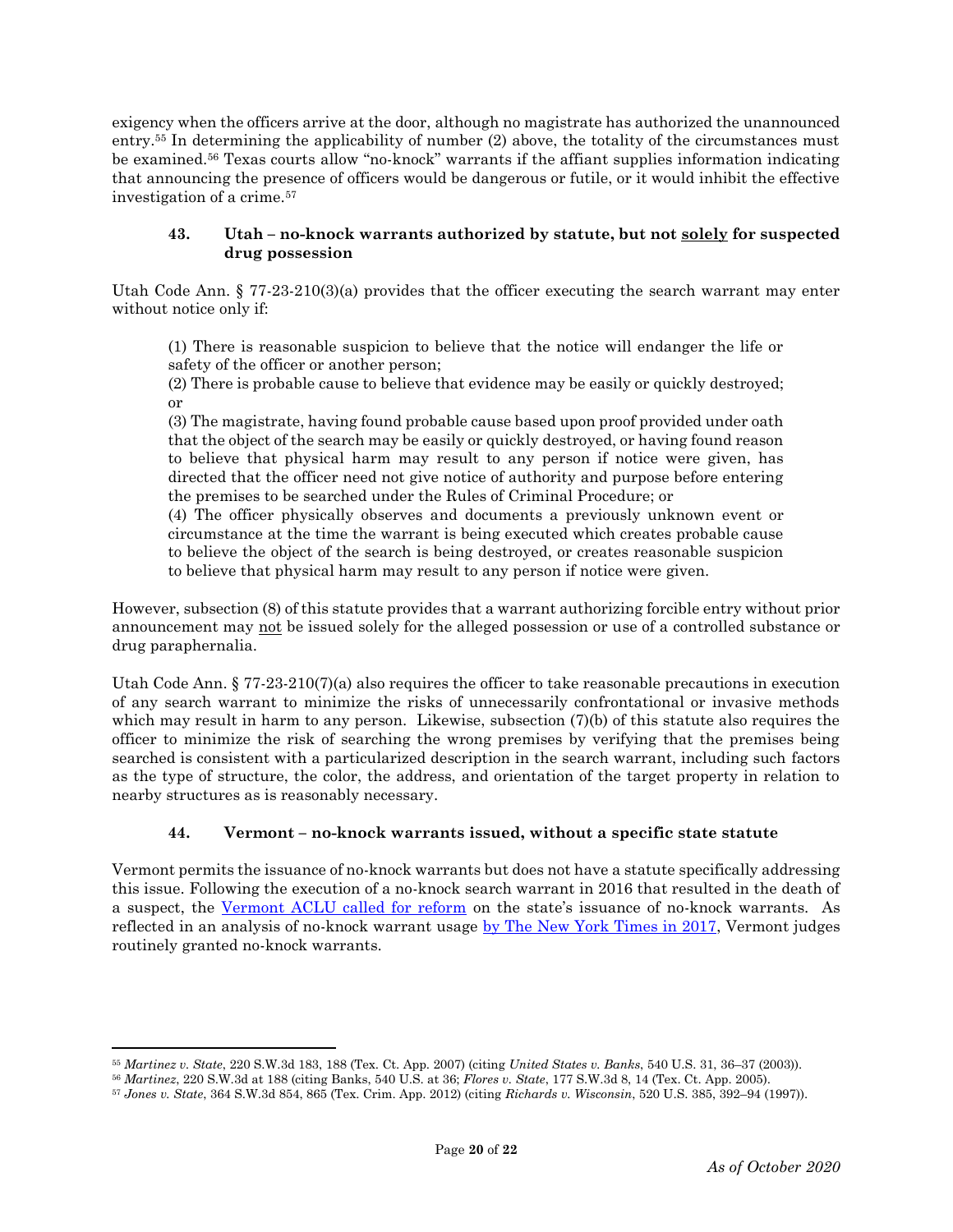## **45. Virginia – Governor Northam signed bill to prohibit law enforcement officers from seeking or executing a no-knock search warrant**

This fall, Virginia lawmakers were in a special legislative session to address a number of issues, including law enforcement reform. [Governor Ralph Northam \(D\) took action on several bills](https://www.governor.virginia.gov/newsroom/all-releases/2020/october/headline-861097-en.html) that passed in October 2020 regarding police and criminal justice reform in Virginia, including signing [Senate Bill 5030,](https://lis.virginia.gov/cgi-bin/legp604.exe?ses=202&typ=bil&val=sb5030) which provides, among other things, that "[n]o law-enforcement officer shall seek, execute, or participate in the execution of a no-knock search warrant."

# **46. Washington – forcible entry to execute a search warrant permitted under exigent circumstances**

I was unable to find a statute in Washington that specifically authorizes the issuance of a no-knock warrant. In 1982, the Court of Appeals of Washington in *State v. Spargo* opined that "a prior 'no knock' authorization is superfluous and that justification of an unannounced entry must be based on specific facts known to the officers executing the warrant, is a sound one." <sup>58</sup> The Court of Appeals in *Spargo* cited favorably to the California Supreme Court's decision in Parsley in 1978, but as discussed above, these decisions occurred prior to the U.S. Supreme Court decisions in *Banks* and in *Richards*.

As reflected in an analysis of no-knock warrant usage [by The New York Times in 2017,](https://www.nytimes.com/interactive/2017/03/18/us/forced-entry-warrant-drug-raid.html) no-knock search warrants are not generally granted in Washington, but forcible entries are allowed under exigent circumstances. The Washington Court of Appeals recently found that exigent circumstances existed to permit immediate entry into a home to execute a search warrant, where the warrant had been classified as high risk and necessitated SWAT involvement, someone on the porch of the suspect's home saw the police arrive, the police were looking for evidence that could easily and quickly be destroyed, the police had been advised that there was a large dog on the property, and the suspect was known to carry a firearm.<sup>59</sup>

# **47. West Virginia – knock-and-announced is codified**

W. Va. Code Ann. § 62-1A-5 provides that:

The officer may break into a house, building or structure, or any part thereof, or anything therein, or any vehicle, vessel or other conveyance, to execute a search warrant, or commit such breaking as may be necessary to liberate himself or a person aiding him in the execution of the warrant. If the place to be searched is a dwelling he shall not attempt a forcible entry until he shall have given notice of his authority and purpose and shall have been refused admittance.

However, as reflected in an analysis of no-knock warrant usage [by The New York Times in 2017,](https://www.nytimes.com/interactive/2017/03/18/us/forced-entry-warrant-drug-raid.html) noknock search warrants are not generally granted in West Virginia, but forcible entries are allowed under exigent circumstances.

# **48. Wisconsin – no-knock warrants authorized by case law**

Wis. Stat. Ann. § 968.14 provides that "[a]ll necessary force may be used to execute a search warrant or to effect any entry into any building or property or part thereof to execute a search warrant." However, as the [Wisconsin Legislative Council](https://lc.legis.wisconsin.gov/) recently noted in [Informational Memorandum IM-](https://docs.legis.wisconsin.gov/misc/lc/information_memos/2020/im_2020_09)[2020-09 regarding no-knock search warrants,](https://docs.legis.wisconsin.gov/misc/lc/information_memos/2020/im_2020_09) this statute does not explicitly authorize or prohibit noknock search warrants.

l

<sup>58</sup> *State v. Spargo*, 639 P.2d 782, 784 (Wash. App. 1982).

<sup>59</sup> *State v. Sexton*, No. 52401-5-II, 2020 WL 4463525, at \*6 (Wash. Ct. App. Aug. 4, 2020).